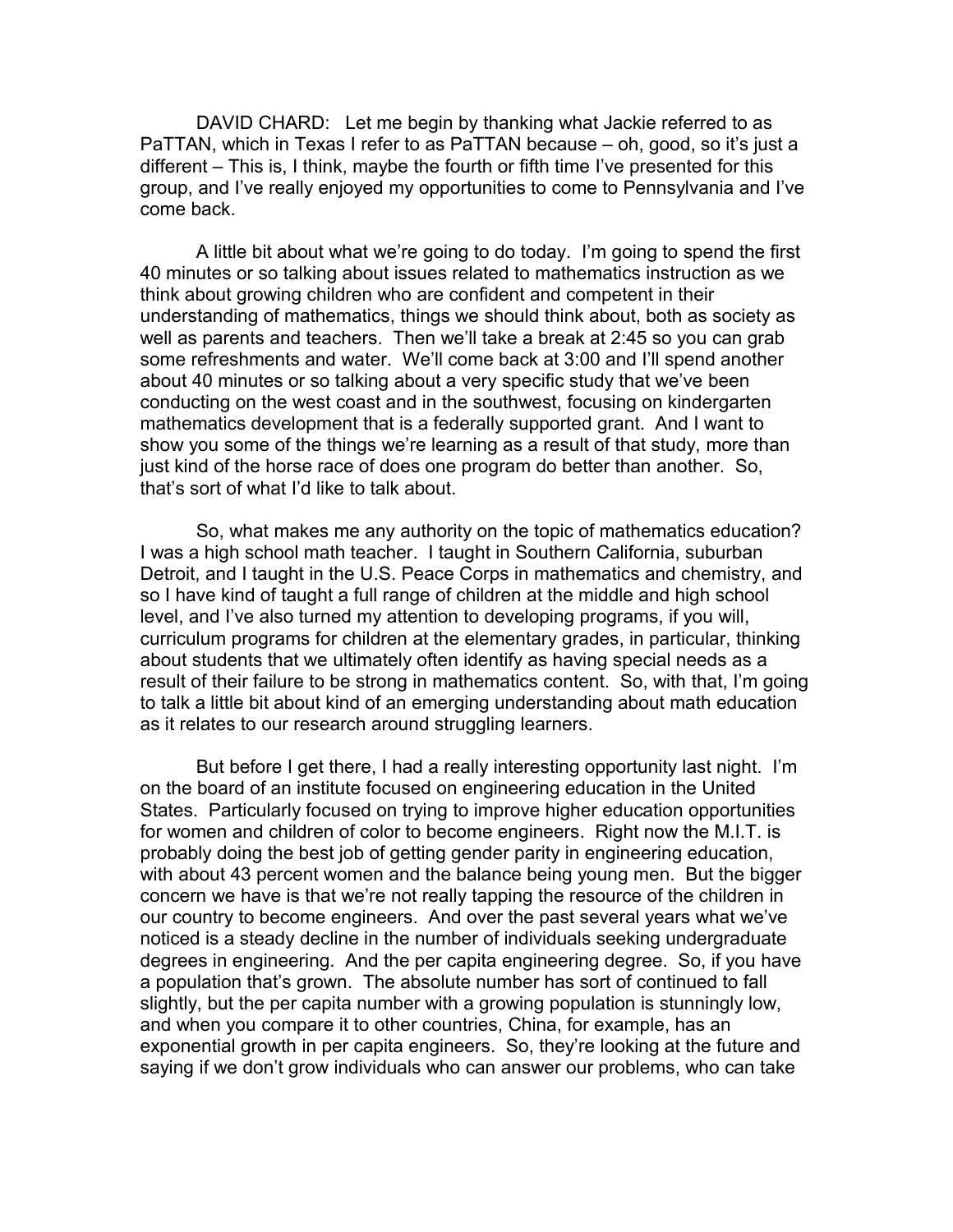on scientific and mathematical challenges, we're going to be in deep trouble as a society. And we as a country are the ones facing the deep trouble.

So, the other members of this board that I sit on were the Secretary of the Navy and the Secre – we have defense personnel, we have the gentleman who invented the noise-cancelling headphones for Bose – a very interesting set of people who have a very serious concern about our ability to supply children from K-12 or pre-K-12 education who are ready to pursue science and mathematics degrees.

So, if you ratchet that back and say where does the problem begin, what we have seen with our international data on children's development in mathematics, the U.S. has about 8 percent of the children who take the TENS exam who actually reach advanced levels compared to other countries that are in the 26, closer to 30 percent. Singapore's in the 40s. Alright.

So, then the question is why? Why is this happening? And I believe it's because we've not done a good job of addressing what is a really detailed problem. This is not like reading. So, one of the challenges I think we have is recognizing that the approach to improving math education will not follow the same trajectory as the approach to improving reading education. It will not. And I will get to, in my talk, why that's the case. But, our traditional ways of dealing with challenges in our achievement will not work in this case.

Secondly, this is not a new crisis; right? Suddenly people are paying attention outside of our field, but I started teaching in 1984 and I was one of about 13 people that the State of California bribed to come and teach mathematics. They could not hire math teachers. We just didn't exist. Schools were not producing them. And that problem still exists today. Getting people in mathematics and engineering and science fields to pay attention to the opportunity to teach, and you all know why, right? It's a tough job. We don't get compensated fairly. And, we're expected to stay at a field for a long time, most of which young children today, young people today, don't do in any job. So, we've got a lot of systemic factors going on.

And, by the way, I was a high school teacher. I was sharing with Jackie earlier, so jump in if you have questions, Alright. I would prefer not to be standing on the stage and better if I could be close by, but if you have questions, ask them; don't wait.

So, how do we get in a better place? How do we improve the situation and find ourselves in a place of preparing children to be competent and confident in mathematics, and science for that matter, and increase the number of people who are interested in focusing in things like the field of engineering. Because if you can be an engineer, you can do almost anything, literally, as a career. Right? There are tons of opportunities.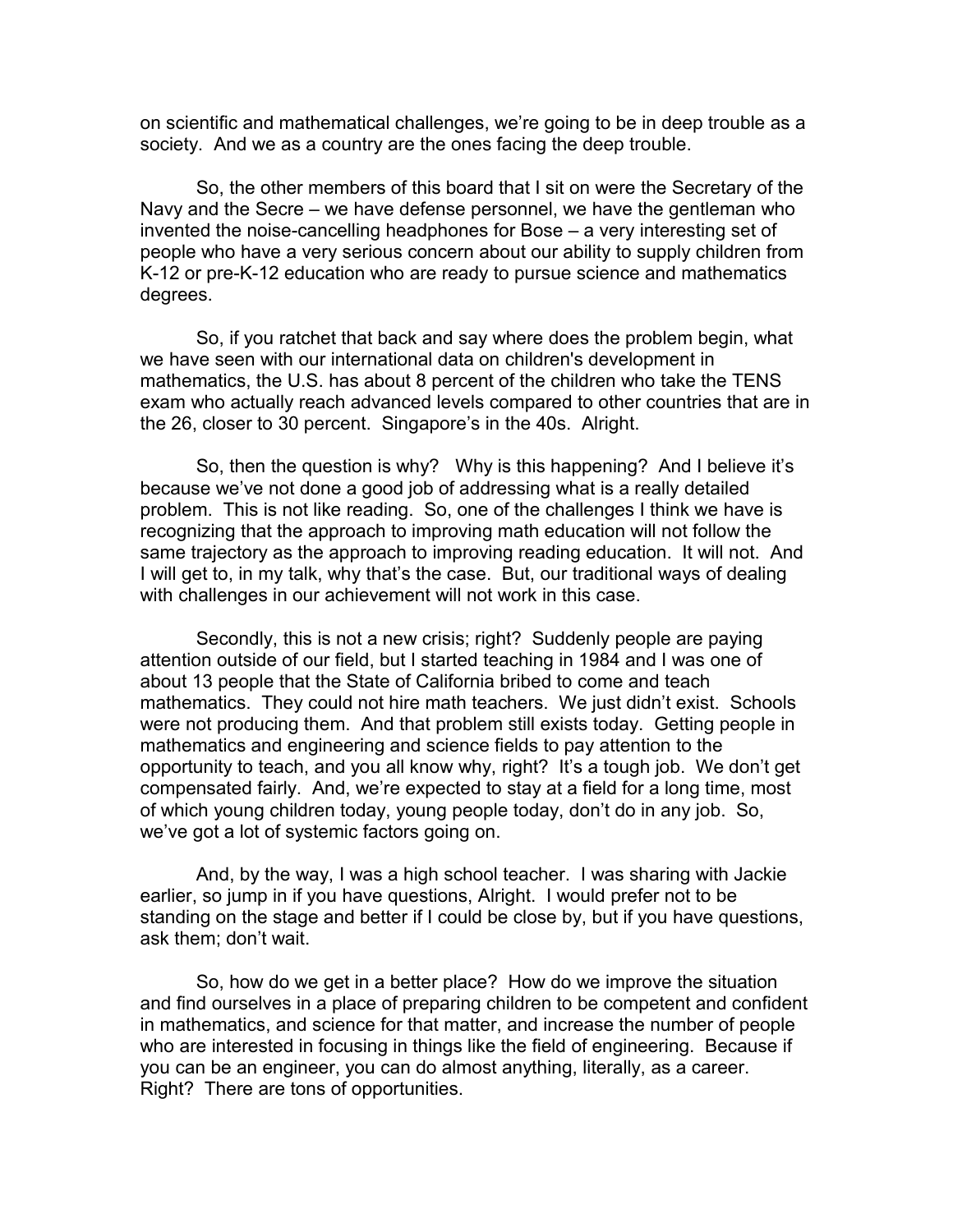So, we have begun to think about conceptual framework for thinking about the problem, and it's bookended, of course, by having a set of shared expectations, which we're growing closer to with the common core standards that the current presidential administration is supporting. But currently every state has, with the exception of Iowa, has a set of standards. Those standards by and large in mathematics do not differ from state to state. It doesn't matter whether you're living in South Texas or the State of Washington, or here in Pennsylvania, the standards are relatively similar about the content. Why is that? This is not a rhetorical – I tend not to ask rhetorical questions, so why is it that the standards from state to state are relatively similar? Mathematics is mathematics and it is not new; right? We've been doing it for centuries. So, the content itself is rela – the problems we apply it to are very different, right, than what we were applying it to centuries ago, but mathematics is a universal language that has not changed significantly in a very long time.

So, standards and expectations. On the other end we are now a system of education that is being held accountable for our children's outcomes and we applaud that because any good profession expects to be held accountable for what it does, so we like that. We have some work to do in the accountability world. We all know that. But, nevertheless, it's a good thing.

So, in the middle we are proposing, we really need to work on some specific details. My apologies. If you can't see or if I get in your way, just run over. So, one is the physical environment, which I won't talk about a lot today, but there are lots of things to think about in terms of the efficiency model of education that we currently run; right? Thirty plus kids to a classroom with one teacher. Probably not the best model for developing high class outcomes. I mean, if we re-thought that and really had all the resources we could work with, 30 to one probably wouldn't be the way we'd go about it. Would you agree? Okay, it's late in the day. You have to humor me, right? You will have to nod periodically and make me feel like I am talking to you.

And, we have to think about instructional tools and materials. What do I work with here? What are the best – and I will touch on these from time to time and I'll spend the second part of my presentation talking about a specific tool that we're developing and testing for teachers to use. But I really want to focus most of my attention on the middle. The teacher knowledge and practice. And this really is beginning to shape up with 2 specific research efforts into 2 piles about what teachers need to know. One pile is how much math do I need to have? If I'm a second grade teacher, what is the level? Do I need calculus? Or do I need algebra? What do I need to know? And on the other pile, what do I need to know to do with it; right? How do I break that down? How do I sequence instruction? How do I move from simple to complex? How do I make this concrete for some children and abstract for others? How do I move them along the continuum of getting increasingly mathematical in their thinking and less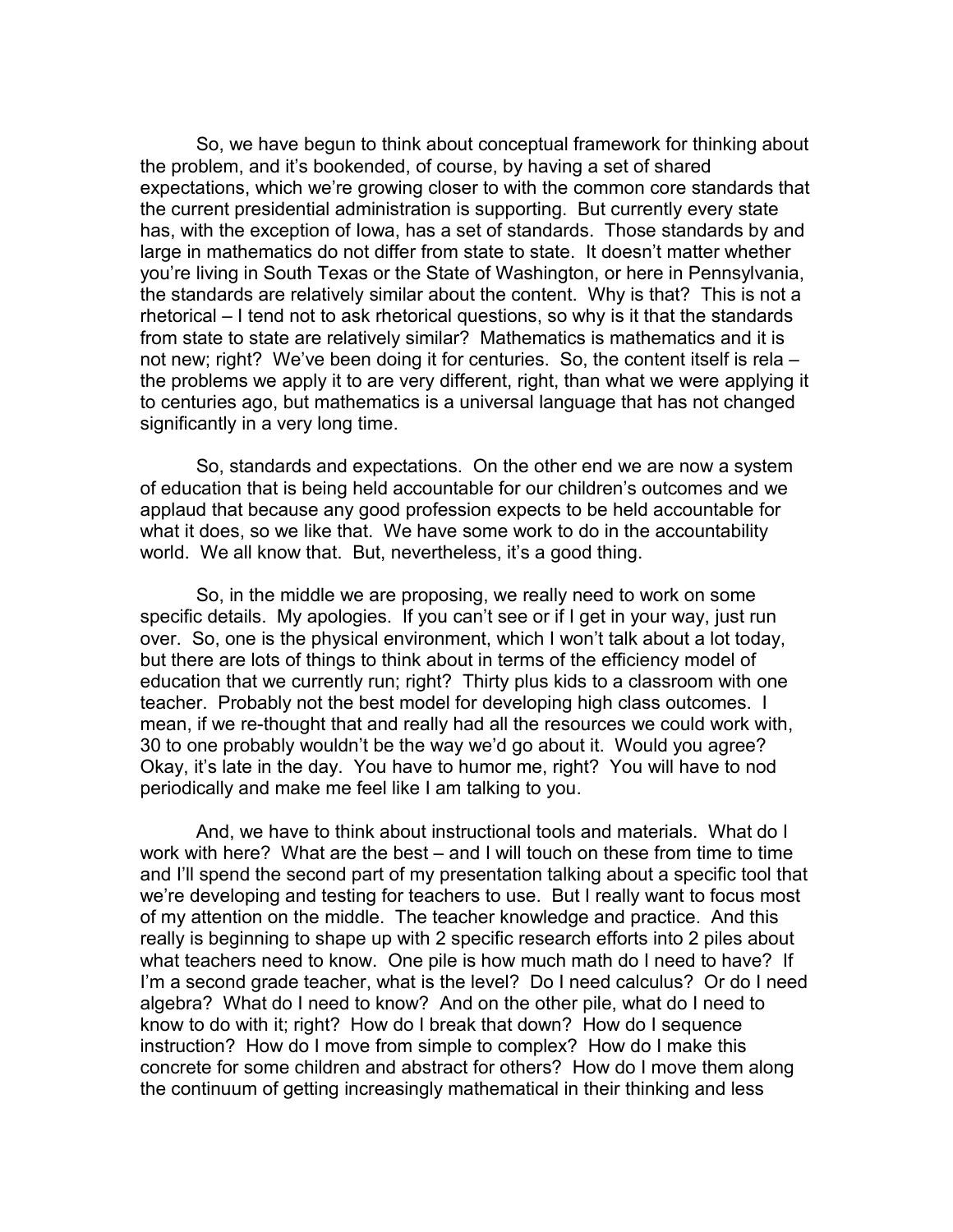concrete?, because that's the idea. If we leave children in pre-K-12 education only operating at concrete level, we've failed. Alright. We have to get them to an abstract level where they really think mathematically in a very abstract way.

So, it's that teacher knowledge and practice piece that Debra Ball and Heather Hill started at the University of Michigan and have begun to really focus on. Can you assess that in teacher's thinking? And is there sort of a benchmark level that we should expect a teacher to have to teach, let's say kindergarten through second grade? Is there a different benchmark for teachers to have from third grade to eighth grade? Just what level of knowledge do I need to be a really good teacher of that particular content?

And then the other piece is a recent study published in the *American Educational Research Journal* that showed that these two, they kind of confirmed Ball and Hill's findings that these two things, these two types of knowledge really do exist, are testable. They are related to children's outcomes. And they've done it in multiple countries. Germany and the United States. So, we're beginning to see, again, more emerging knowledge about this.

Questions about this sort of powerful core variables that stand between children's – our expectations and their achievement?

#### AUDIENCE MEMBER

DAVID CHARD: One of the best articles to read was in – on the website. So, I like things that are accessible, right, so on the website for the American Federation of Teachers, you can download their journal. Whether you're a member of the union or not, you can join that, you can download their journal, which is called *The American Educator*, and I don't think it's searchable. You might have to look at each volume, but there are a number of issues that focus on mathematics education, and one of them includes a number of articles by Debra Ball and Heather Hill.

How many of you are school district leadership or school leadership? If you're in a leadership position, you should probably know that Heather Hill, who is now at Harvard, will give you the test and all of the materials and training free of charge. All you have to do is get to one of their trainings, wherever it happens to be. And the beauty of it is it all comes on a CD and you can modify the assessment in different ways. And it really could be sort of the basis of a study group for teachers. What do I know here? Rather than just an assessment, it could be used in another way to stimulate conversation, where do we need more support, etc. So, Debra Ball, Heather Hill.

Other questions? Okay. So, let me try to organize this in a way that will kind of help us guide our conversation. And I really would like you to jump in if you have questions.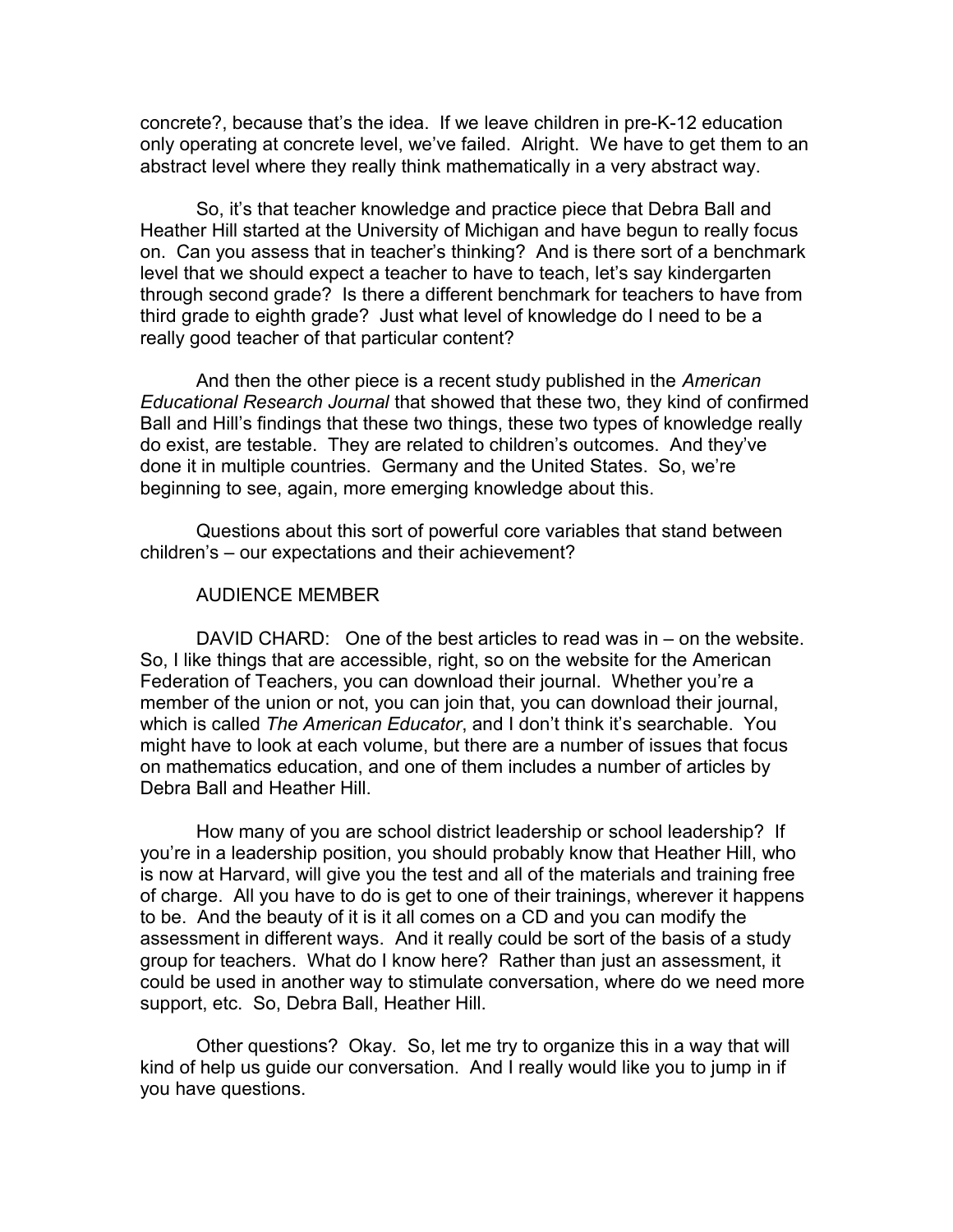So, thinking from a teacher perspective, I sort of try to understand what variables I have to control. Right? We're teachers, we're all sort of control freaks at some level. We like to know what we can fix and change and do, and I'm accused of being a problem solver and sometimes to my own peril. But I like to think about what mathematics do I need to know to teach? What are the fundamental pieces of mathematics I need to understand in order to be effective at teaching? Who are my students and what do they need to know? And then lastly, what tools and practices and programs are available for me to accomplish my goal effectively? And I want to begin with these two pieces. This fundamental mathematics for teaching and fundamental kind of powerful understanding of mathematics and really sort of dig in there.

So, one of the problems with mathematics, I believe, is the issue about it being such a historical topic. The connections to faith, religion, why it was avoided for centuries, no one would even talk about it. Where it eventually came from and why we use a circle symbol to represent zero, where that started. So, there are books that really bring mathematics alive that I think we need to introduce children to; and we don't. These things tend to be very separated. Some of the most fascinating human beings in history were brilliant mathematicians and they got into things that would get them on TMZ today; right? Our brawls, suicides, homicides, you name it. These people were not what you'd call your average everyday person. They were a little out there, right? Which is why we benefited from their knowledge. But if we made those people real for kids, they would begin to understand that mathematics is - was a language that was developed for solving problems. That's what it is. You've got a problem, you figure out how to solve it, and the best way to do that is mathematically, right? So, any physical problem that we need to model happens to be best modeled through mathematics.

So, think about, first of all, making yourself more knowledgeable about the history of mathematics. Where did this come from? Who are the prominent people involved? How did they – I mean, there are people in our society who spend all of their time trying to solve one mathematical equation, and they get paid lots of money to do it, because it has national security connections. I mean, that's what they do. So, we need to make sure our students know this. Get them excited about this topic that typically we don't. We don't get them excited.

Secondly, we need to really take on the challenge of being better educated about mathematics ourselves. And this one is one of my personal issues. I hate when – so don't do this. I hate when people say, "I'm not a math person." Yes, you are, as a matter of fact. Otherwise you wouldn't be as successful as you are. You use mathematics every day. It doesn't mean you are a mathematician, but you are a math person. And we need to take on this just like we do with the, you know, Dr. Seuss Reading Across America Day. We need to make this a serious cultural change in our schools. Otherwise, that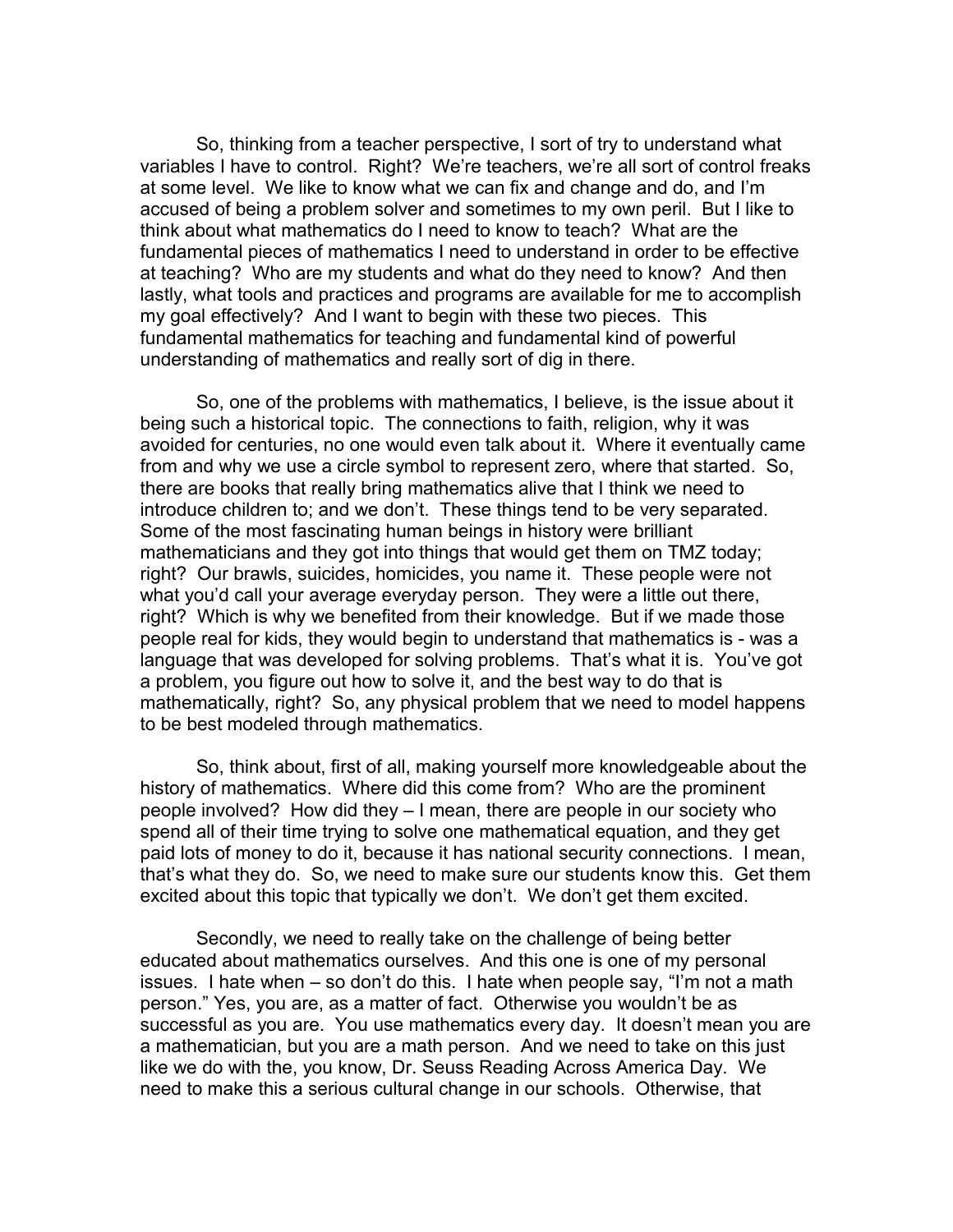growing number of people who don't go into science and mathematics will continue to grow. We have to get children excited about mathematics, and the only way to get there is by you being excited and getting parents excited. And the best way to get there is to get knowledgeable, right? Understand this. Take on that challenge. Yes?

AUDIENCE MEMBER

DAVID CHARD: At eighth grade.

AUDIENCE MEMBER

DAVID CHARD: Absolutely. I'll come back to this, but this in and of itself is interesting. Look at the standards for children in fourth grade in Hungary. The mathematics standards for children in fourth grade in Hungary are about the equivalent of the mathematics standards for U.S. kids in the eighth grade. We just have low expectations. And guess what? We need them; right? So if one of the things we have to get serious about is increase our expectations. We need to begin teaching algebra much earlier. It's not a distinct topic. It is an extension of arithmetic. We can teach it as early as pre-K kindergarten. And build kids' understanding of it along with their understanding of arithmetic. But that's not what we do. We kind of encapsulate into a course. And we've only run further down that road rather than kind of pulling back and saying how do we increase our expectations for children earlier on.

So, get knowledgeable about number systems, number relationships. I'm just going to try to give you a feel for what I mean by that and then I have to leave you to question just what do I know? And what would be a really enjoyable way - I'll come back to that - of increasing my knowledge. Because if I give you a punishing thing to do like getting smarter about mathematics, the likelihood that any of you are going to do it is quite small. I want you to do it, so I want you to think about how could this be made fun for teachers?

So, let's talk about number systems. Because those of us who were kind of raised in a new math world, right, were introduced to number systems, and then new math was thrown out and we went back to basics because of a nation at risk and we threw out a lot of the good stuff as well as the stuff that maybe wasn't as beneficial for all kids. But one thing we need to learn and introduce kids to is that there's a set of number systems that define number operations. So, what I mean by that is we have counting numbers, or natural numbers, and whole numbers once we've included zero, and then integers when we begin to talk about negative numbers, and it's only there that we can begin to talk about subtraction. Right? So, without understanding the system of integers, we can't really teach children fully about subtraction, and yet, we separate these two things by years. Right? We teach kids to subtract much earlier than we introduce integers to them. Probably not necessary. Probably need to rethink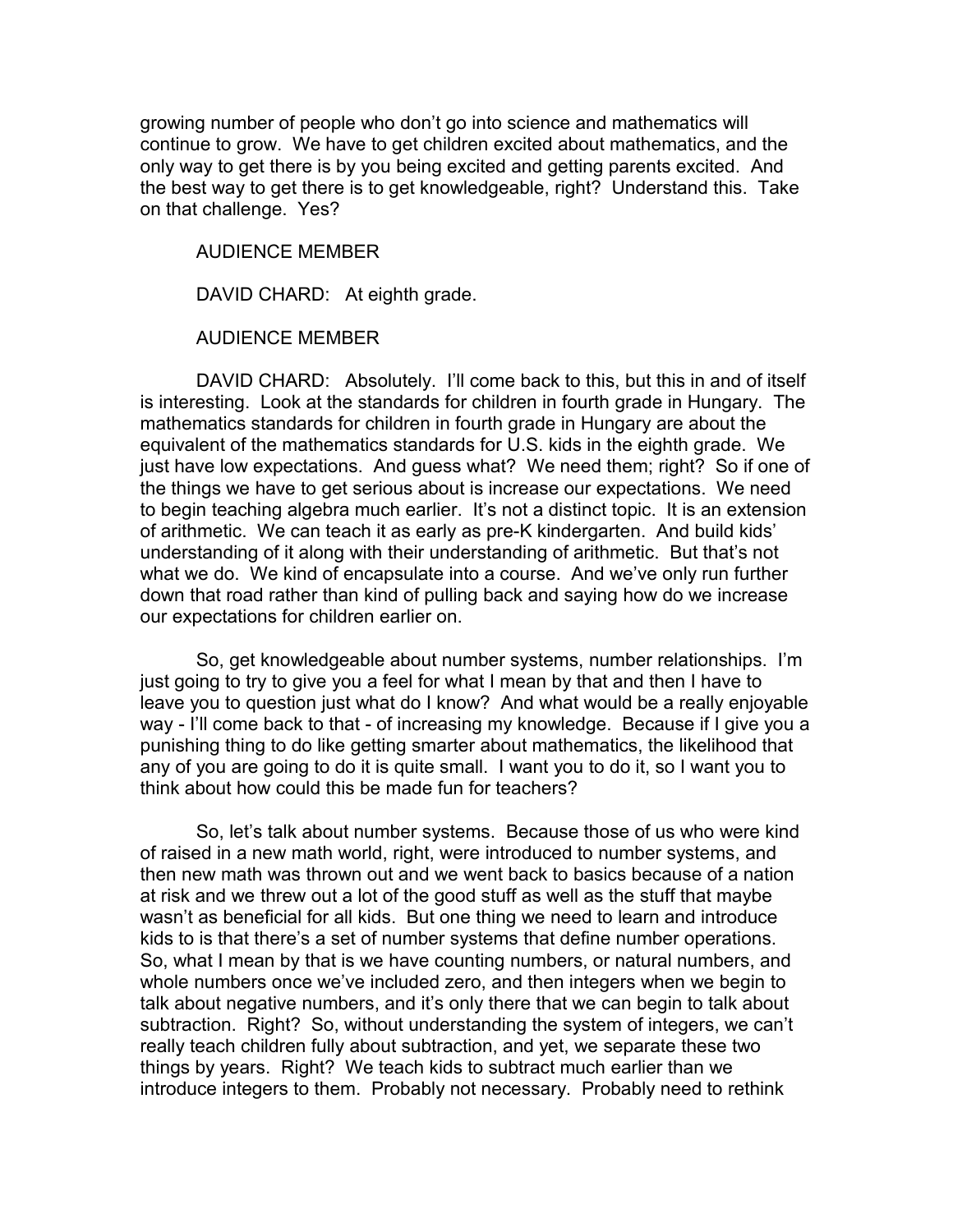that. But the standards also reflect that. So, I'm really talking about a significant revolutionary change if we're going to make something happen.

Then, it's only when we introduce rational numbers that we begin to, begin to, begin to be able to define division. Because without the concept of rational numbers, right, we can't conceptually – we can talk about division, but we can't abstractly talk about division and the properties that define division.

Yes?

## AUDIENCE MEMBER

DAVID CHARD: They may not introduce the word, but they introduce the idea, absolutely. So, imagine the difference, though. What do we do mostly when we talk about subtraction? We talk about takeaway models. Right? That's what we typically do. So, if you talk about difference models, not just takeaway models, what are the difference between two numbers, you begin to show that we're talking about difference in magnitudes. And then from there we can easily move to numbers that are different from zero, that have a lower magnitude than zero. It's not that complex in an abstract way for young children to get it. And then, of course, you begin to talk about other kinds of numbers and the real numbers that all of these things fall under. Not the imaginary ones, which they'll learn later on.

But, the point is, is that you have to ask yourself, do I know enough about this in order to teach this in a comprehensive way so children begin to understand that there are systems and the systems behave differently? Because what we tend to do is a very good job, for the most part, of up to here. Mastery of whole number concepts we do a pretty good job of as a system. We do a fairly good job of integers, and we fall completely apart here, making the bridge to rational numbers. We really struggle. And we struggle in large part because many teachers don't understand it. And it's complex, don't misunderstand me. Try to explain to a friend why division of fractions works. Very hard to do, and it's very hard to show. So, we'll talk a little bit about that as well.

After the break, I'm going to tell you about how we're beginning to talk about the earliest instruction in kindergarten and trying to show effects that provide better instruction for low achievers. Okay, that was our goal with what we call the ELM Study. The conceptual framework here being that we wanted to work really hard on developing mathematical concepts and models very early with children and that these were going to be deliberate and they were going to be few. We weren't going to try to cover the typical kindergarten standards. Rather, we're going to teach few things really deeply. So, I'll tell you a little bit about that.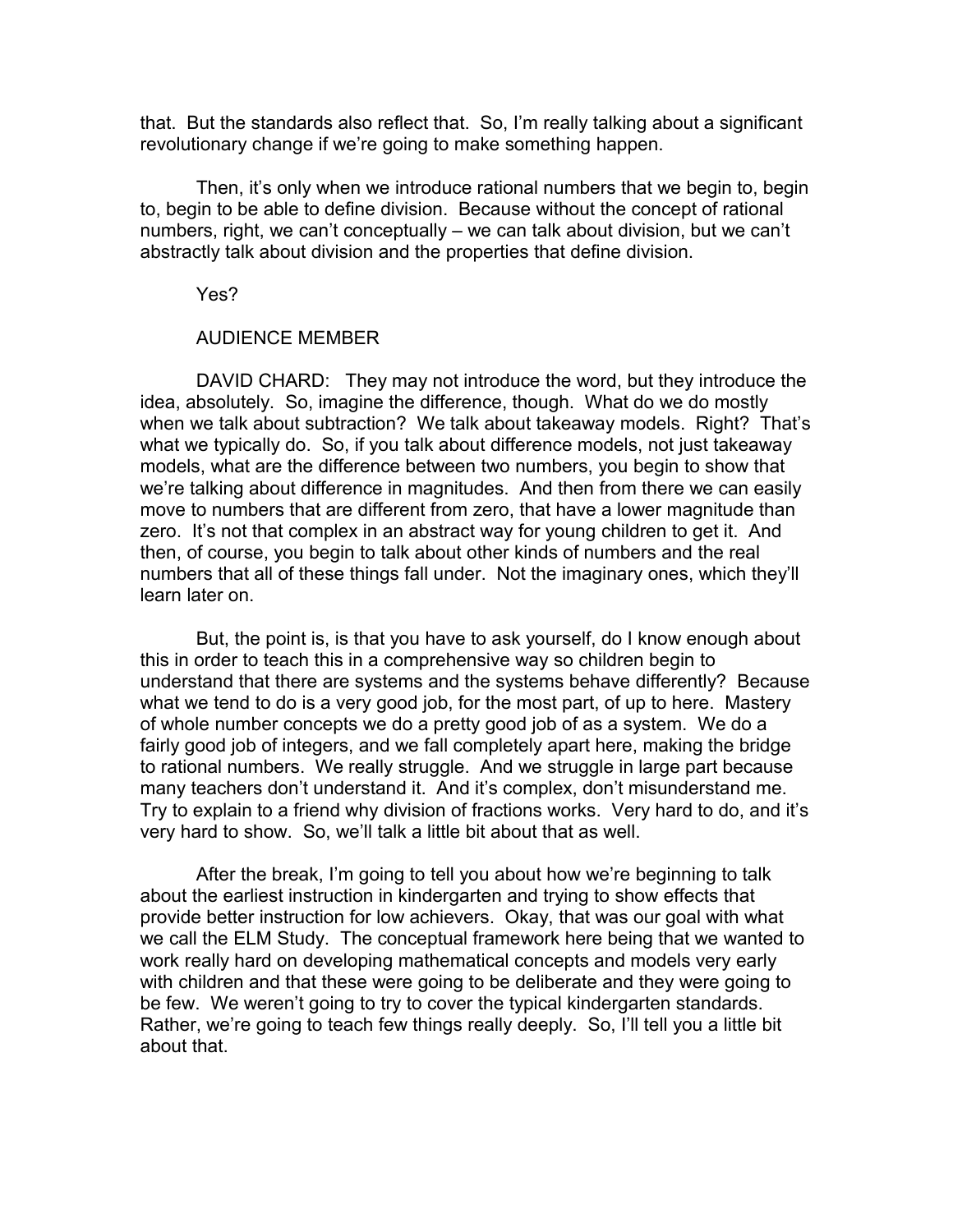Then we went at the issue of mathematics related vocabulary and discourse. Believing that this is a very ripe time during language development. That if we could get kids talking mathematically at the age of five, we might be able to see a transfer of that effect with children as they grew up.

And then we also attended to the issue of procedural fluency. Because one of the things that we have, as a country, I believe, one of the hurdles we've gotten to avert, is that we no longer think about conceptual understanding and procedural fluency as two distinctly different ideas. They feed one another and our cognitive development is built on both. So, if you're a middle – are there any middle school teachers? Okay. A few middle school teachers. Often middle school teachers will say to me, "If only these kids knew their math stats." Well, they're right. If you don't know your math stats, it's much more challenging to do complex mathematics. In part because you don't know your math facts because you don't understand the concepts. So the two work together. So we built into the kindergarten program that we're building, procedural fluency as well. So, I'll tell you more about that as we go through our presentation.

The next piece is understanding, in understanding these mathematics fundamentals is understanding mathematical principles. Right? So, you remember all of them. You teach them. The communitive property, identity element, all of these things. These things are absolutely precious pieces of information that kids have to understand are laws. They are not just ideas. They are laws that cannot be broken. Right? The beauty of mathematics is that it is a lawful language. You can't change some of these early fundamental ideas. Communitivity of addition, communitivity of multiplication. Absolutely lawful. And it always works. Therefore, it works even when we don't know what the numbers are. Right? That's where the move to algebra becomes difficult. If I say to a child, 2 plus 3 is the same as 3 plus 2, and they study it for a few minutes, and maybe model it with some concrete tools, they'll get that. What we really want them to understand is that A plus B is the same as B plus A because it's a law that can't be changed. Does that make sense? Okay. So that lawful idea is really, really important.

And then coming up with appropriate mathematical models is also absolutely essential. Let me give you kind of an important example here. So, I watch kindergarten and first grade teachers teach patterning a lot. Alright. And they have been told through professional development and their own insight that patterning is important for later insights into algebra. Absolutely true. But random patterns, not so important. What we want children to understand is that ultimately, is that patterns need to be related to functions so that when they see the X, if you will, of the function, they can predict the Y of the function. So, patterning, in and of itself, not so important. Patterning that develops functional understanding of functions, extremely important.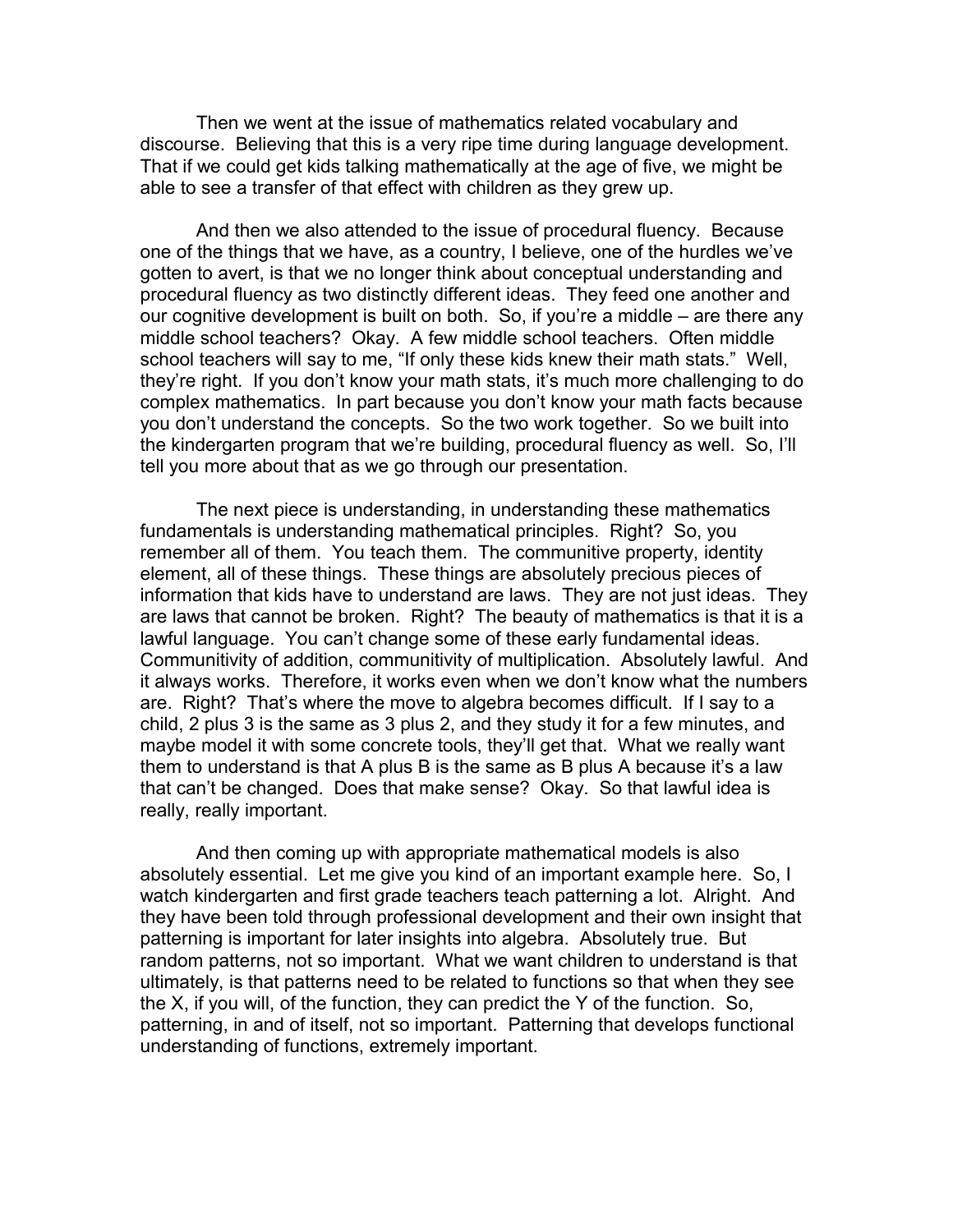So, one of the things I often do is look at the way we structure textbooks or program materials, tools that teachers use, and whether they encourage this gradual movement to the understanding of functions in the early grades. Or whether they keep it random. It always starts random, don't get me wrong, because we want kids to feel comfortable with the tools, etc., but we need to nudge them to thinking about functional understandings.

We also want them to understand that they can use mathematical tools of any sort. So, these are models that we've built into the ELM Program. Nothing will be particularly revolutionary to you. Number line. Hundreds chart. Finger representations. Talley marks. Fighting ten sprains. And naive teachers often use one model too much. The key here is that we want them to see that mathematics is lawful regardless of what the concrete is. As long as you got enough of them. Fingers are a bit limiting. Alright. But, you've got to move toward using lots of different models to demonstrate the same idea.

In July – I'm working on an international project with World Bank in Kenya. Kenya is one of the countries in Africa that has recently adopted universal primary education, which is fantastic because now kids don't have to pay to go to school and everybody gets to go to school at the same time, etc. And they have standards. They've had standards and accountability systems for decades. But one thing they don't have necessarily is a lot of well-educated teachers. And so we were meeting with a group of teachers developing assessment to use in the primary education in Kenya and we were talking about the use of the number line. And the teacher said, "We don't teach the number line until grade eight." This is a significant problem. The number line should be taught, if you can, in kindergarten, because it is absolutely the most powerful arithmetic model for kids in the early grades. It can support their development of all kinds of understanding of operations, and it helps them move from the additive concepts to multiplicative concepts. It also helps them move from those number systems we talked about, moving from the whole numbers to rational numbers. We didn't convince them to change it, but they need to seriously consider just how important it is to keep tradition versus to advance their children's education.

When we model fractions, which is that important transition to rational numbers, we have to think about a wide range of models and not stick to pizzas, because that tends to be where we land. Why? Because it's familiar. But we have to make sure kids understand that there are set models of fractions, and that there are area models of fractions. And then we need to show them number line fraction representations because it will help them fraction equivalence.

As you can see down on this bottom – I really hate standing up here. I'd be over there, if I could, but you can see down here this fraction equivalence. We want them to begin to see fraction equivalence on the number line, which is a concrete for them because they've used it all through their whole number development. Right? Very familiar. They begin to see that one-half is the same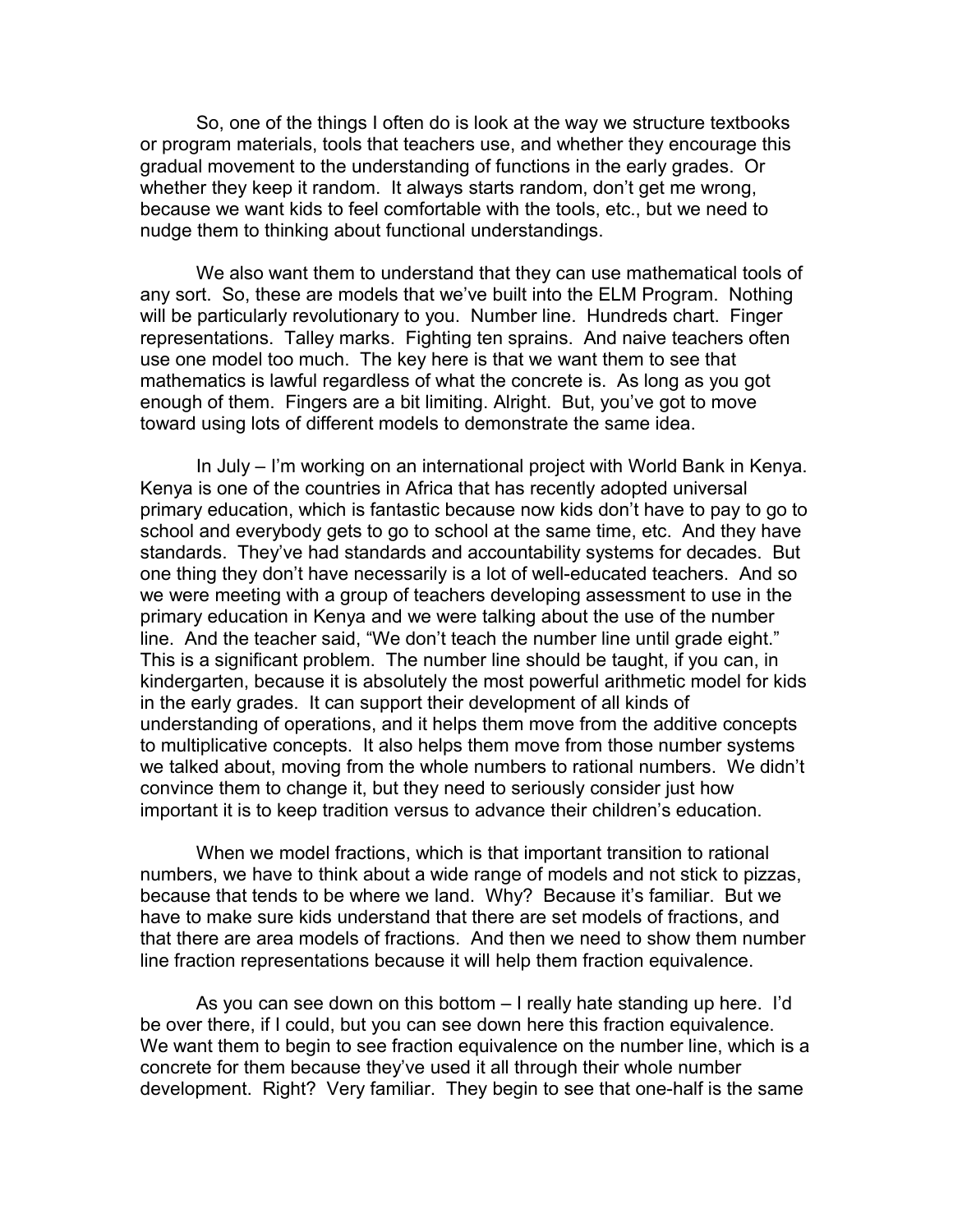as two-fourths, and they can see where the denominator and enumerator exist there and make sense of that very quickly.

The next area that we need to think about is understanding that common algorithms are derived from formulas. This is one that I continue to struggle with.

Excuse me for just a moment. My daughter says I have a high metabolism. I sweat a lot.

So, we are currently developing an algebra readiness program for middle schoolers in the State of Texas, and our state legislature last year allocated 55 million dollars to this project. Big chunk of money. The stakes are very high. We have estimated 130,000 kids who will fail algebra in two years if we don't turn the ship around. Very serious. So, we're beginning to work on intervention programs to work with children and bring them along, kind of improve their whole number understanding and rational number understanding. And one of the things we're battling about is this issue of algorithms.

Okay, so I need – if you're not teaching rational numbers, I need you to go back with me in your history and think about this for a minute, a little bit. We're working on proportional reasoning, so we're trying to get children to understand how to determine whether or not two ratios are equivalent. So, for the purposes of our conversation, just think of two equivalent fractions. Alright. And you remember the cross product rule. Right? If you multiply cross products and those are equal, then the two ratios are equal. Does that sound familiar to you? Okay. That cross product rule is really meaningless to children. It's a very efficient, quick way of checking whether or not the two fractions are equivalent. But it is often taught without any supporting information. And the supporting information is the fundamental fear of the fractions. The fundamental principle of the fractions that you can multiply any fraction, any number, any fraction by a number that has the same numerator and denominator, which is the same as what?

#### AUDIENCE: One.

DAVID CHARD: One. And you get the same fraction. Alright. So, the reason why we can do that cross product multiplication is because what you're really doing is multiplying both of them by the denominator of the other fraction and its same numerator, which is multiplying by one, to see if they're the same number. I'm not making much sense because I can't write it down for you. But the point is, is that cross product is not the algorithm. The algorithm is the fundamental principle of fractions. The cross product idea is just a quick way to get at that. And my colleagues who are working on these materials want to throw out the cross product idea altogether. Not a good idea either. Because that really doesn't encourage children's understanding. We want them to really get the whole idea behind it. So, some of this might help for you.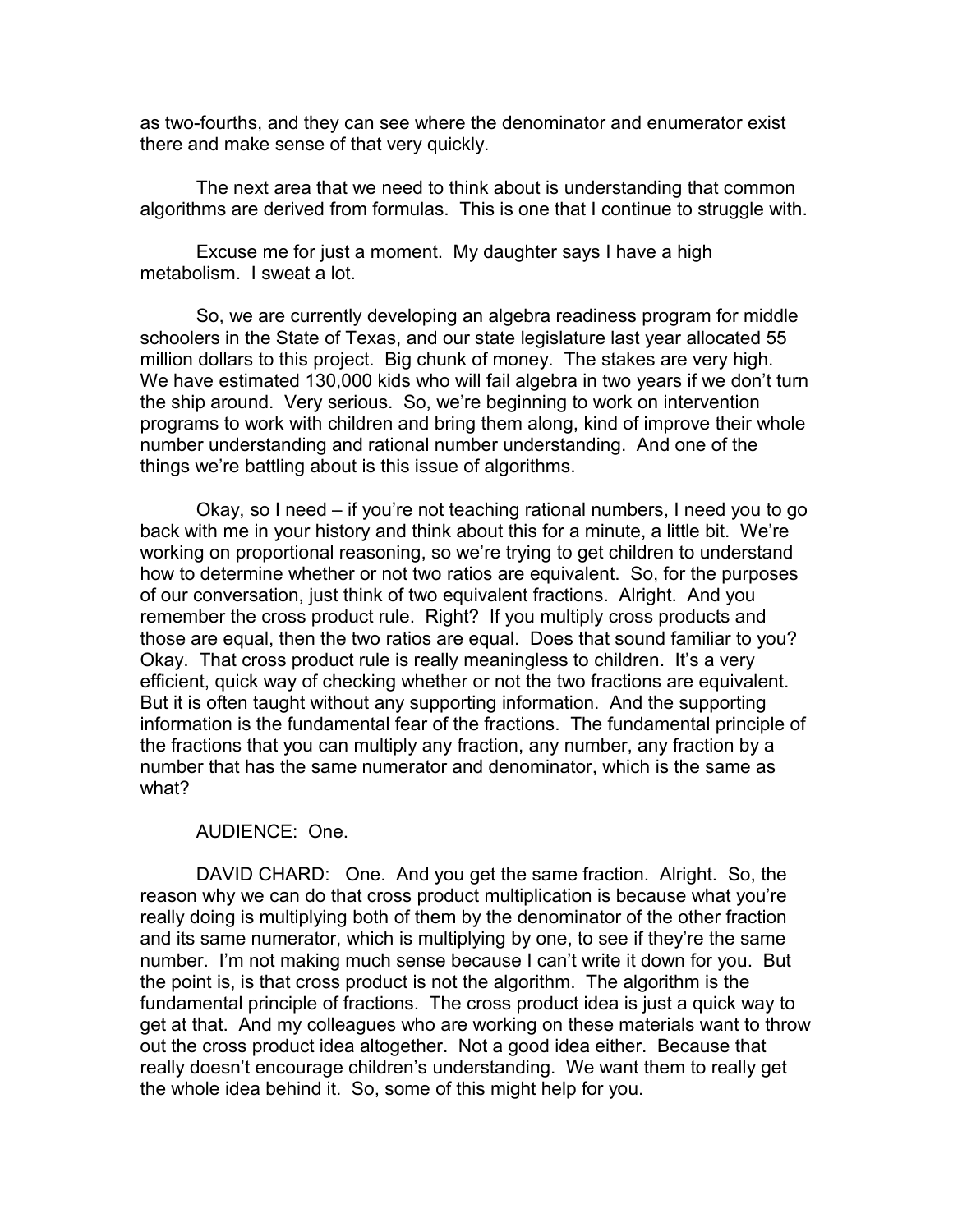So, the definition, just by way of example, the definition of fraction up here, A over B plus C over D, and I want you to spend a couple of minutes looking at that, what's on the other side of that equal sign, right. What is the equivalent. Right. Really what I – I'm creating a common, what? Right. We can create a common denominator by multiplying the denominators and then because of that fundamental principle of fractions, we can multiply each numerator by the opposite denominator because it's the same as multiplying by what? By one. And that's the definition of fraction addition. If you can get that, you're done. You can do that whether you have common denominators or uncommon denominators. It still works. So, it is the fundamental definition.

What we often do then is when we teach kids to do changing mixed numbers to improper fractions, we teach this cute little idea of multiply the denominator by the whole number and add the numerator, and we should have them do 40 of those. And they have no idea why, why that works. It's very quick, it's very efficient, it works every time, but it works because of that definition. So these connections are absolutely essential. We have to show them that three - remember that concentric circle? Three is what kind of number? It's a natural number, it's a whole number, it's an integer, and because it's inside the next circle, it's also a rational number. How can three be a rational number? Because it has a numerator of one that we never write because it just takes up too much time. But, 3 is really 3 over 1. So, they have to understand that because we're going to draw on that knowledge. So three plus two-fifths is really 3 over 1 plus two-fifths. Suddenly we're right back up there to that definition and they can multiply the denominators and then multiply each numerator by the opposite denominator because that's a common denominator and that's what the definition allows us to do, and I get the same darn number. They need to be able to prove these things and work backwards.

Which is why the National Council for the Teachers of Mathematics says teaching one principle a day with 40 examples is just never going to get us where we need to be. We need to really drill down into some of the these fundamental pieces like what fractions are, how they're used, what are the laws around them, and we can't just spend a few weeks each year teaching them starting in second grade and then spiraling back to them next spring and ever expect kids to really master these ideas. And they're absolutely fundamental. I keep saying that word because it's really important. If you care about your students' future, right, mathematics is going to be a critical tool they have to have.

And then the last one is you've got to get excited about this. We have to have a positive disposition about mathematics. I encourage you to spend at least one afternoon a week Googling some mathematics ideas, right. Find them. I did it in the lobby while I was waiting for the room to free up, looking for – some of you know about the laminations on the NCTM website. Google illuminations. Beautiful virtual manipulatives, ideas that you can use. They're free. We should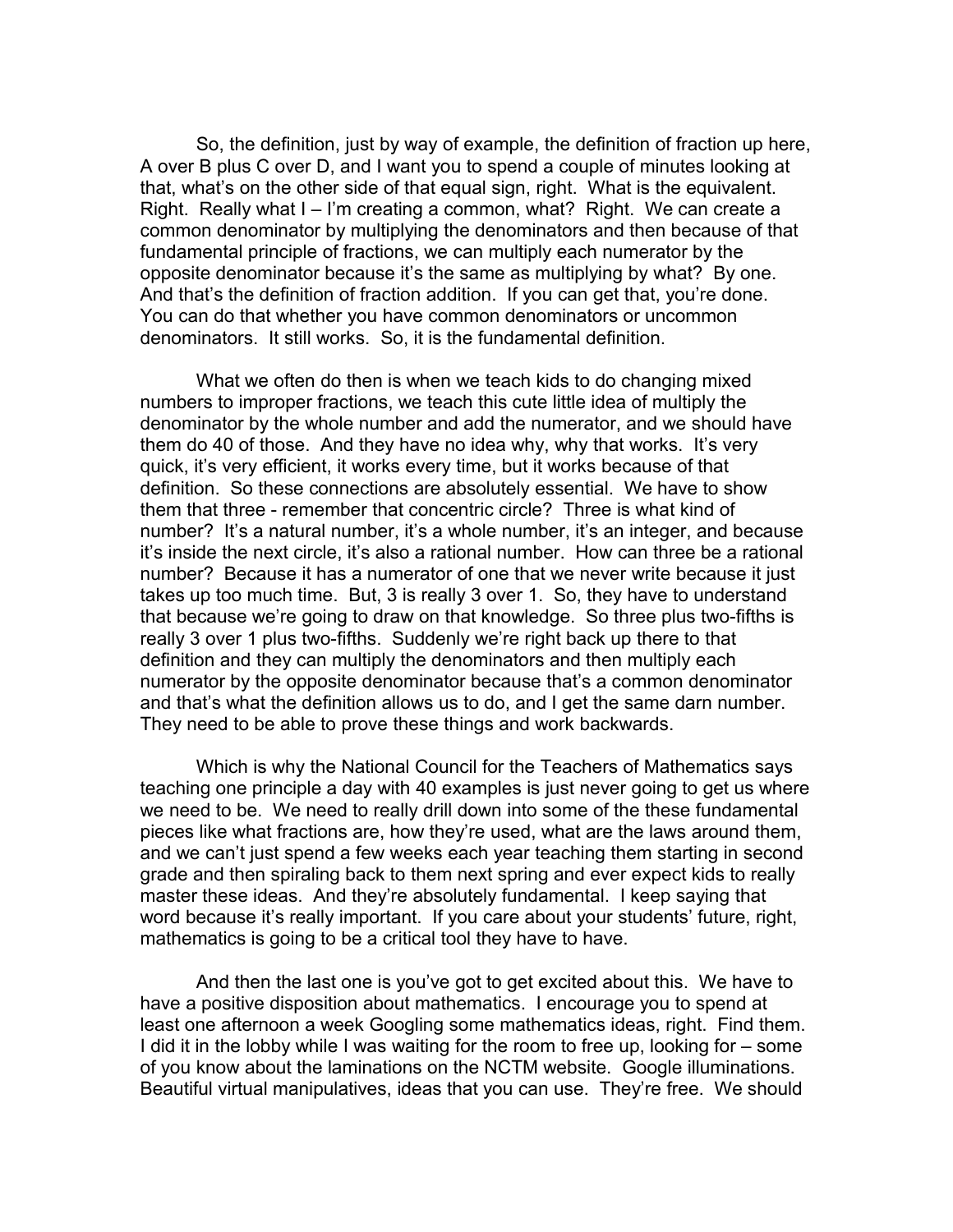see - every administrator should see teachers using them in every classroom. There's the National Library of Virtual Manipulatives. Google it. And you'll find infinite numbers of manipulatives. Digital manipulatives online, on the computer, that kids can download, they can look at, they can compare, they can talk about. Because these sort of fundamental ideas have to be explored conceptually and procedurally so the kids master them.

Okay, stopping there. How's my time? Questions? Can you tell I get a little excited about it? Yeah.

### AUDIENCE MEMBER: Inaudible

DAVID CHARD: Oh, yes, ma'am, absolutely. In fact, we are importing engineers as quickly as we possibly can. One of the problems we have, just as from a societal perspective, is we cannot hire international engineers to do anything in NASA or in our Defense Department, for obvious reasons, right? But that's critical. NASA is screaming for engineers. They couldn't get – can't get enough of them. And if they don't want to work in space or defense, they can work in environmental areas, water engineering. Yeah, there's an endless number of things.

It is changing very slowly, but several states have required that their teacher education programs be inspected carefully to determine exactly how much mathematics elementary teachers are getting. The models that are recommended are Michigan State and Louisiana State, where they take a series of three courses in the mathematics departments as part of their elementary education certification. Those are two states that offer elementary ed certification to undergraduates. If you Google Singapore math, you will go to their website and they will lead you to the textbooks that are used for  $-$  and by the way, I think they would be brilliant things for an elementary team in a school to study. Just to take on much like a study group for professional development for a few years. And really started working your way through – it's not complicated mathematics, but it really makes you rethink the way you understand it and the way you present it.

Yes?

# AUDIENCE MEMBER: Inaudible

DAVID CHARD: How old? Yeah. There's some – that's a much longer conversation, but yeah, there are a couple of really good supplementary programs. TransMath, developed by Sopris West. Very good for fourth, fifth, sixth, seventh grade. John Woodward is the author. It's a very good program. It's hard to give you without knowing the child, but –

### AUDIENCE MEMBER: Inaudible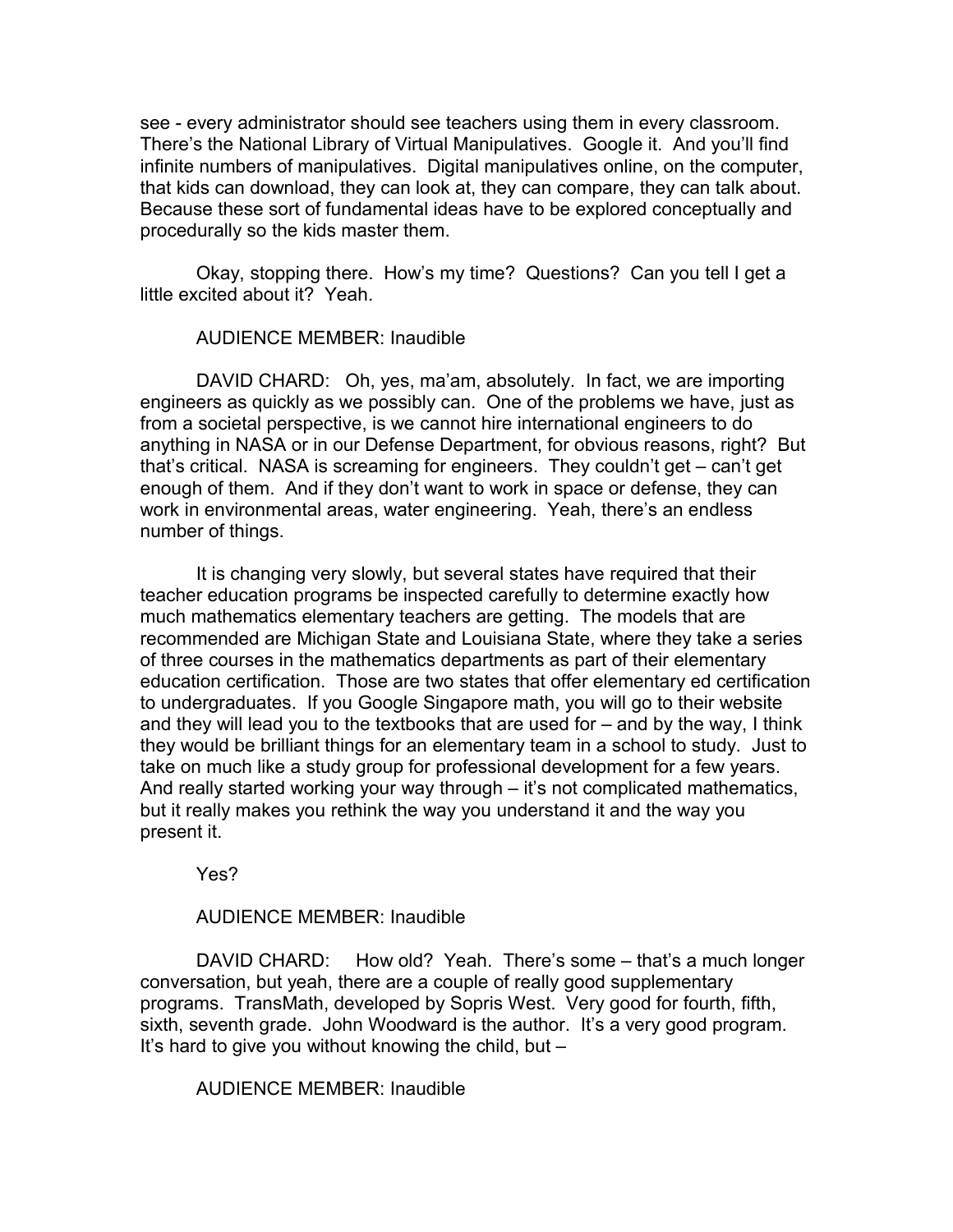DAVID CHARD: Absolutely. And what we've done, and I'm a special educator, right. My kids use special education. What we did is whenever kids failed to get something, we gave them a steady diet of practice and never really ensured that they understood it, and particularly for kids with learning disabilities where memory is one of the biggest challenges. They don't hold things in their short-term memory very long. Operations are very complicated. So we were just drilling operations. They would get better at them, but they never really understood them, so it did not facilitate the delayed mathematics. Yes?

## AUDIENCE MEMBER: Inaudible

DAVID CHARD: A number path. I don't know why they would be so significantly different than that. I mean, it seems like your idea, or the idea you've heard is useful. As long as you could ultimately transform it into the number line. Because that's what we end up using. But, if it makes sense for kids developmentally to see it as a path rather than length. I just think we have to introduce them all. Those models are all important steps. Yes?

## AUDIENCE MEMBER: Inaudible

DAVID CHARD: If you're talking about curricula, meaning the standards, or are you talking about the materials you publish yourself?

# AUDIENCE MEMBER: Inaudible

DAVID CHARD: Well, all of them have gotten better. That's the good news. They've all started to pay attention. They're using the NCTM focal point. The State of Florida has insisted on it. So, that kind of has whipped all the publishers into shape. But I don't know that the tool itself is the problem per se. Some, really they all have, they all have the potential of introducing things incorrectly depending on who's using them or in some cases if the person who's using them isn't familiar enough with the mathematics, they can't weed out where the problems are going to be, and that's important, because no tool is perfect. Like, you can't buy a hammer and expect it to build you a house.

AUDIENCE MEMBER: Inaudible

DAVID CHARD: Absolutely.

AUDIENCE MEMBER: Inaudible

DAVID CHARD: No, you're absolutely right. And the only study I know that has looked at that in an empirical way is one that was just finished by Mathematica that is going to continue on, but it was a second grade implementation of multiple programs and the two programs that stood out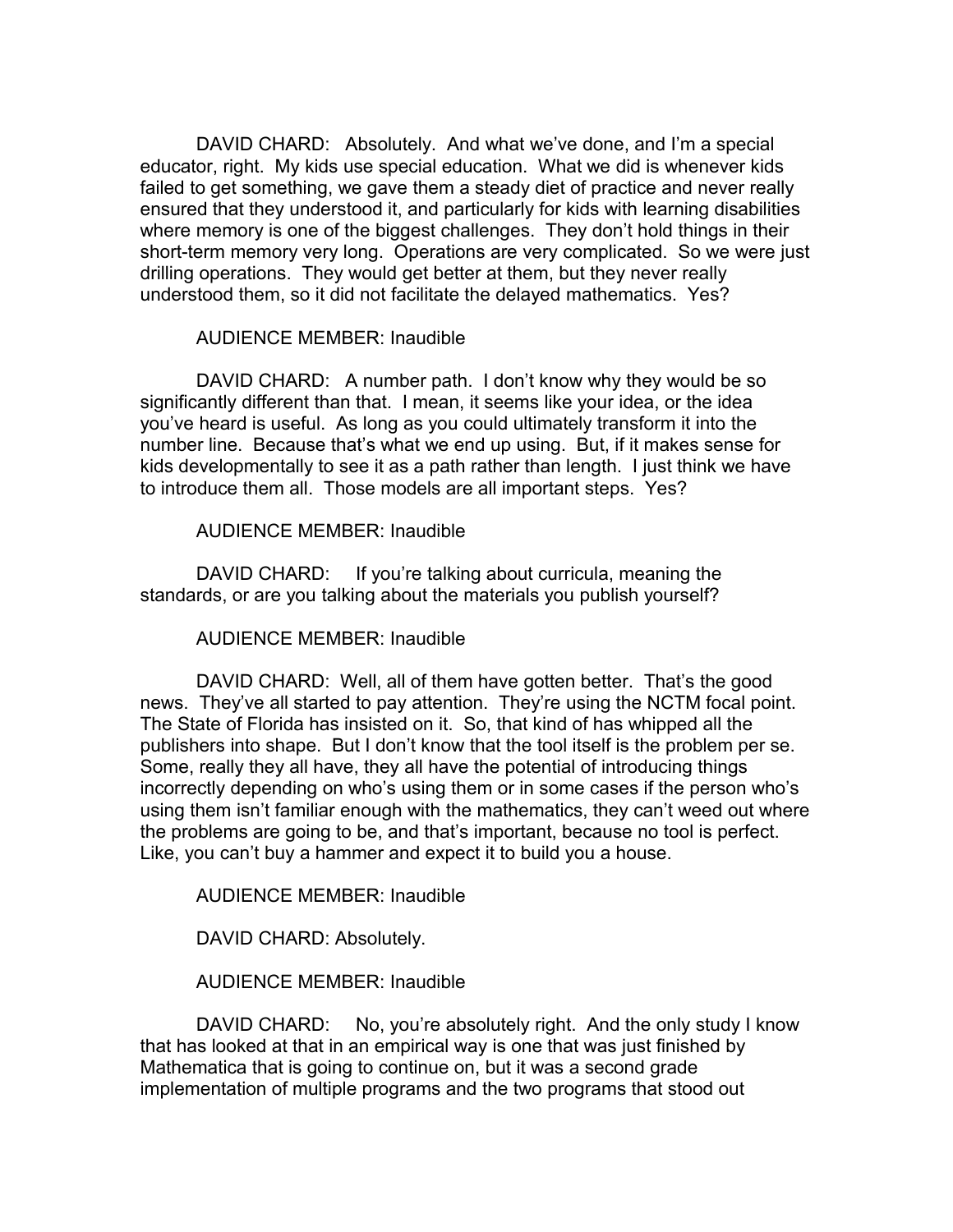significantly better than everything else was Satsun mathematics, which has been around for 60 years, and Math Expressions from Houghton Mifflin, which was a Katen Fuson an Eseface program. These could not be different, more different. They are at the opposite ends of the spectrum in terms of their structure, but the mathematics is accurate and they obviously helped kids conceptually and procedurally to get to the point that those kids needed to be in the achievement assessment piece of the study.

### AUDIENCE MEMBER: Inaudible

DAVID CHARD: Well, my home state of Texas is doing this. We are – this summer we will have four-day-long academies for teachers at every grade level. We'll also have an end-of-course academy for teachers who teach algebra, a four through eight academy for middle school teachers who are working on understanding the rational number components. The two universities that I mentioned to you, Louisiana State and Michigan State, have really sort of taken this on by including at the pre-teaching level. And then, of course, Debra Ball and Heather Hill did their study in California. What they found, however, was that they didn't have a large enough number of teachers to determine whether or not two things: Whether or not teachers' knowledge really grew, and secondly, whether their growth was related to children's achievement outcomes. So, lots of work being done in this area. And you – others may know more, but that's what I know of right now.

### AUDIENCE MEMBER: Inaudible

DAVID CHARD: Yeah, I think it's pretty good in general, yeah. I'm a big fan of the idea of the common core, but not because of the content, per se. I just see states spending millions and millions of dollars to develop standards every few years and I don't understand it. Why? Why do we do that? I worked with Native Hawaiian schools in Hawaii for 10 years, and this is a state that in many cases looks like a developing country, if you go to certain parts of the islands, and they spend 36 million dollars to develop standards and to hire a testing contractor. You could have just divvied that up amongst people and you'd be a whole lot better off, I think. So the common core makes a lot of sense to me, but if I were king, we'd also have a common national assessment, so - move on with all that stuff.

So, how am I doing time wise? Okay, I'm going to move really quickly for a few minutes.

So, let's turn our attention to student needs. Because we talk a lot about teacher knowledge and a lot about the materials and tools and such, but we also work with one of the most diverse population of kids in the world because we have compulsory education, and we're working with kids with different linguistic backgrounds, we're not – we don't have a homogenous society in that sense, so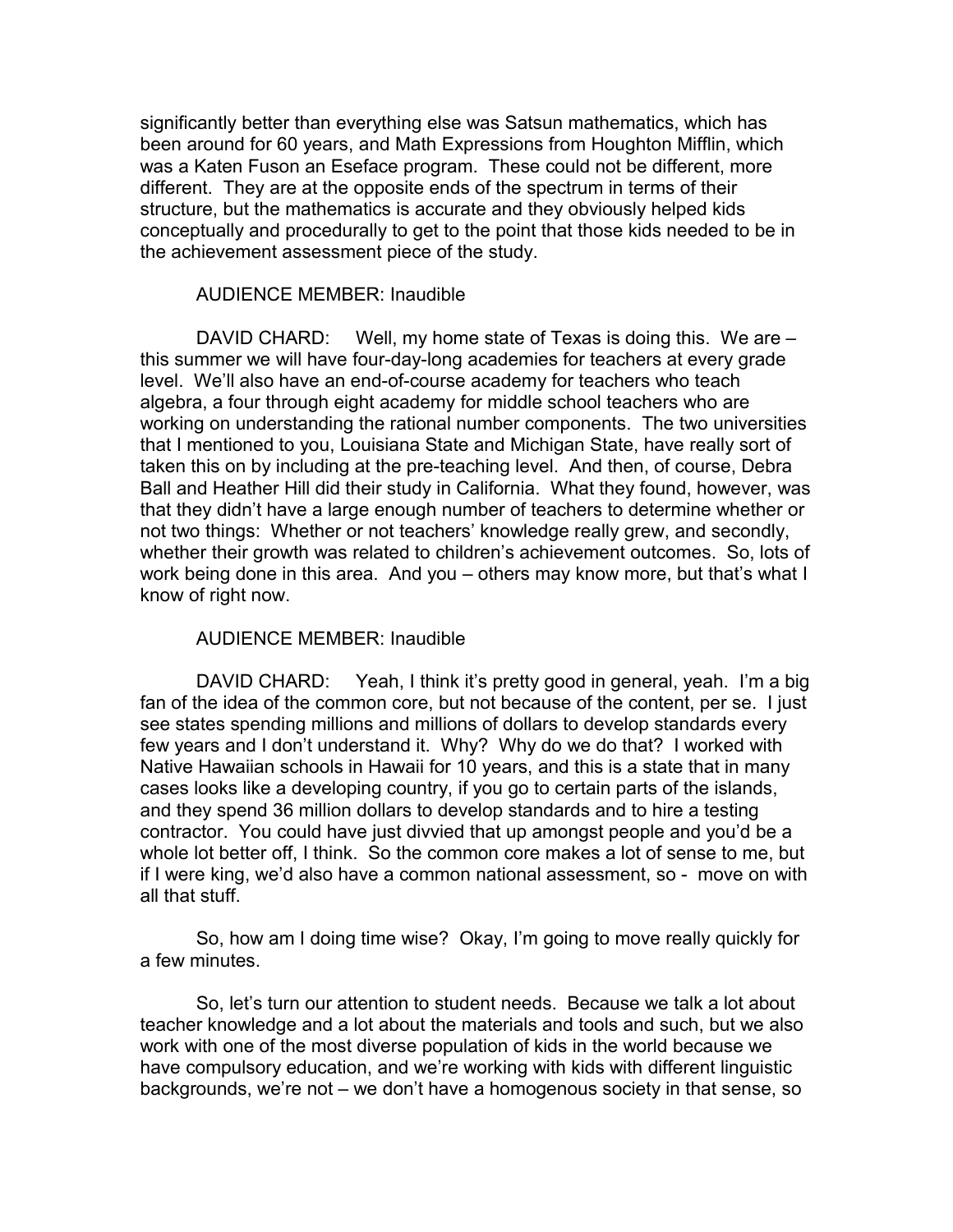we have to think about a number of issues, and then we have to think about the tools and practices.

So, how these things bridge. And in Pennsylvania is doing our TI, I'm assuming. I saw it in the response to intervention. Okay. So, we're all thinking about response to intervention. And that the first line of prevention is in the core classroom. How do you really help teachers be as optimally effective with the broadest range of students possible so that when kids need more, we know they really need more. It's not because they just got really bad core. And so we're trying to think of what are the, what are the fewest common challenges that kids with and without disabilities experience. And so I've borrowed from my colleagues, Scott Baker and Deb Simmons and Ed Cuminui, to look at four areas that seem to show up as common to children with learning differences, but also affect children who are not learning disabled. So, they are in these four areas. Memory and conceptual difficulties, background knowledge deficits or difficulties, linguistic and vocabulary difficulties, and strategy knowledge and use.

I like to talk to core teachers, general education teachers, about these because it kind of makes – gives us a set of finite things to think about. I don't have to imagine every unique need every child has because in a classroom of 35 kids that's impossible. So, I'm going to think about how do I create my instructions, but I can try to touch as much of this as possible and I just want to show you some examples.

First of all, how many of you regularly visit particularly school leadership? How many of you regularly visit the IDS website? The What Works Clearinghouse that we are developing – good, that's really good, very encouraged. I'm not surprised, this is Pennsylvania after all. We're developing practice guides that again would be a great source of a teacher study team, for teacher study team to look at. And this one happens to be based on some of the work that a number of us did related to the needs of struggling learners. I won't spend a lot of time here because some of you are familiar with it, but each of these practice guides summarizes the research where we know there is research around in this case children who have disabilities or are low achieving. And then they use this very handy set of these are the basic findings, and then on the side, you see these shades of green, and the darker the green, the more competence we have in the practice. So, it's a nice place to look. It's also a nice thing to think about, how does that look in the classroom? How do we observe one another as professionals, looking for this kind of behavior in the classroom?

And I'll tell you a little about how they derived these. This came from a – here's another website, by the way. Had a lot of great valuable material. If you Google centeroninstruction.org, you'll find a lot of interesting kind of supportive materials – supporting materials on different topic areas, one of which is mathematics. Some of us have contributed to this.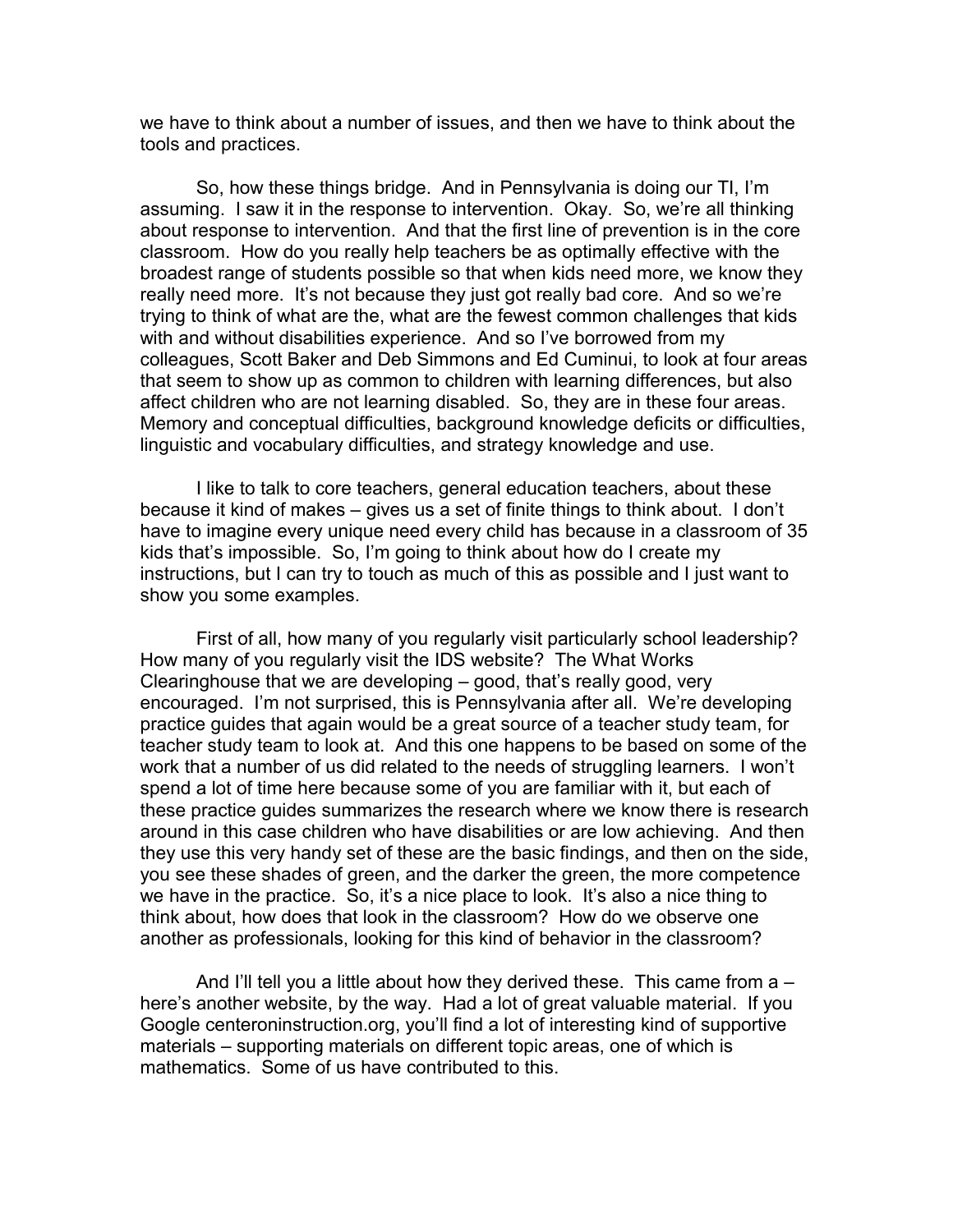But we did a Meta analysis on learning disabilities and learning difficulties in mathematics. It was recently published in the *Review of Educational Research*, and this is what that guide for teachers looks like. And within that we report on a Meta analysis of about 50 studies. I know this - Lynn Fuchs is on tomorrow's agenda. Lynn – a lot of these studies are work that Lynn has done, as well as a number of other colleagues. It's a Meta analysis which allows us statistically to compare outcomes from programs across different studies, and you can read all about this, but this slide is mostly important because what it tells you is we looked at both randomly controlled studies as well as studies that were not randomly controlled, and we report effect sizes. So these effect sizes are all evidence of how much confidence we have in the finding. And anything that's bigger than .2 or .25 is noteworthy. If we were talking about prescription drug, people would be investing in it heavily, if it were to reach that level. So anything that reaches a 1., that means that the intervention actually improved children's outcomes by a full standard deviation on a standardized assessment. Okay. So it gives you a sense of how much we can say there.

So, here's the general summary of it, though. And you can look at more detail. You can also e-mail me if you have other questions. But what we found was when kids were able to verbalize and use visuals for problem solving, big outcomes, better outcomes. Now, that's not revolutionary, but it's particularly important for children in the lowest quartile, as low as 30 percent of the classroom. And if you go into core classrooms, what you often find is those doing the verbalizing and visualizing are not that group. So, it sort of raises the stakes. If I'm going to teach a core classroom and I want to do some differentiated instruction with a small group, that's what I might spend my time on; helping them verbalize. Because kids with learning disabilities, for example, are not good self talkers. Right? They don't self talk, they don't walk their way through problems. So getting them to verbalize is very important.

Secondly, explicit instruction and using specific skills. And this is one, I get blue in the face talking to some of my colleagues about this. Because they always want to start with a problem that forces kids to be inquisitive. This is a point of differentiation. Many of the kids I'm concerned about are not inquisitive. They don't know how because they don't know that they have the skills and confidence to do that. So what they do is wait for everybody else to do it. So if I want them to be as engaged in an inquiry based problem in the core classroom, I have to pre-teach it. I have to get them aside and I have to show them how to be inquisitive. I have to say – I have to show that, to model it, literally. And it can't be a remediation task where everybody else gets to do it first and then they have to do it afterwords, because that's punishment. You have to let them in on the secret. Teach them first and then say, "Tomorrow, class, we're going to come back and do a problem just like this, and these are the steps you're going to follow." And you can even lead the group.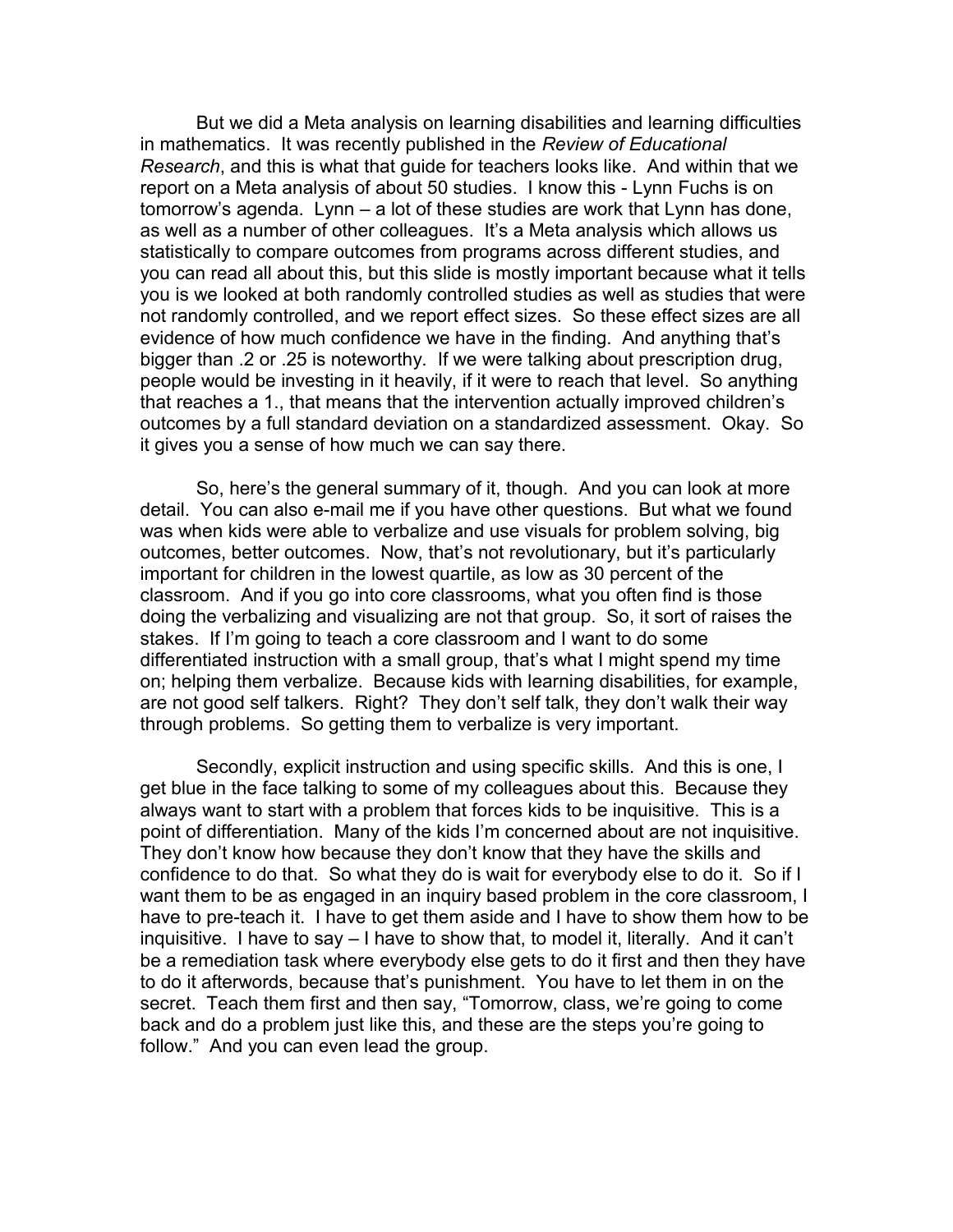Modification. Teachers who modify instruction based on feedback from formative assessments. So, in fact, one of the things I know Lynn is talking about tomorrow is formative assessments, the use of CBMs and such in an RTI model. This is one thing she's going to talk about. Very important to help ourselves learn how to take data, whether it's collected every week or every two weeks, and think about what did I miss rather than to continue marching through a set of few minutes without ever stopping. Why is that so important? This is one of those things I mentioned at the outset of my talk. This is different than reading. If you miss mastery of whole numbers, you will not pick it up later. It will not happen. It will be a gap that will cause you problems for life. Mathematics doesn't work that way. You can't jump into rational numbers unless you've nailed whole numbers because you will fail. It has got to be taught in a wave that allows kids to master the content as they go because of that set of concentric circles. Absolutely critical.

Alright. So, we have to teach it. We have to modify our instruction when the kids didn't get it.

And then the last piece, of course, is peer system learning. Huge effects for peer assisted learning. Given that we're not putting much energy into it as teachers. It's kids helping other kids understand concepts that they probably didn't get the first time.

Is this a good time to stop? Alright. So, we'll break for 15 minutes and be back at 3:00, and I'm going to start right at 3:00 because I have a lot more to say. Alright.

OTHER SPEAKER: And if you disappear we'll know.

DAVID CHARD: Focusing on student needs for a few minutes and talking about how to, in a tier one kind of environment, think about the needs of children who typically don't do very well mathematically, and we talked about sort of tools for thinking about the practices that are most effective for kids and those IES practice guides that demonstrate some specific things, and then I'm going to talk a little bit about instructional design related to memory and conceptual difficulties.

So, one of the things I do a lot, spend a lot of my time thinking about is really sort of information engineering because that's what we do when we plan lessons and plan units, is we're really taking what I want kids to know and how do I help them cognitively so that it increases their memory capacity and builds their understanding of what they're learning. So, we think about thoroughly developing concepts and moving from skills that are less complex to more complex, including, where we can, non-examples.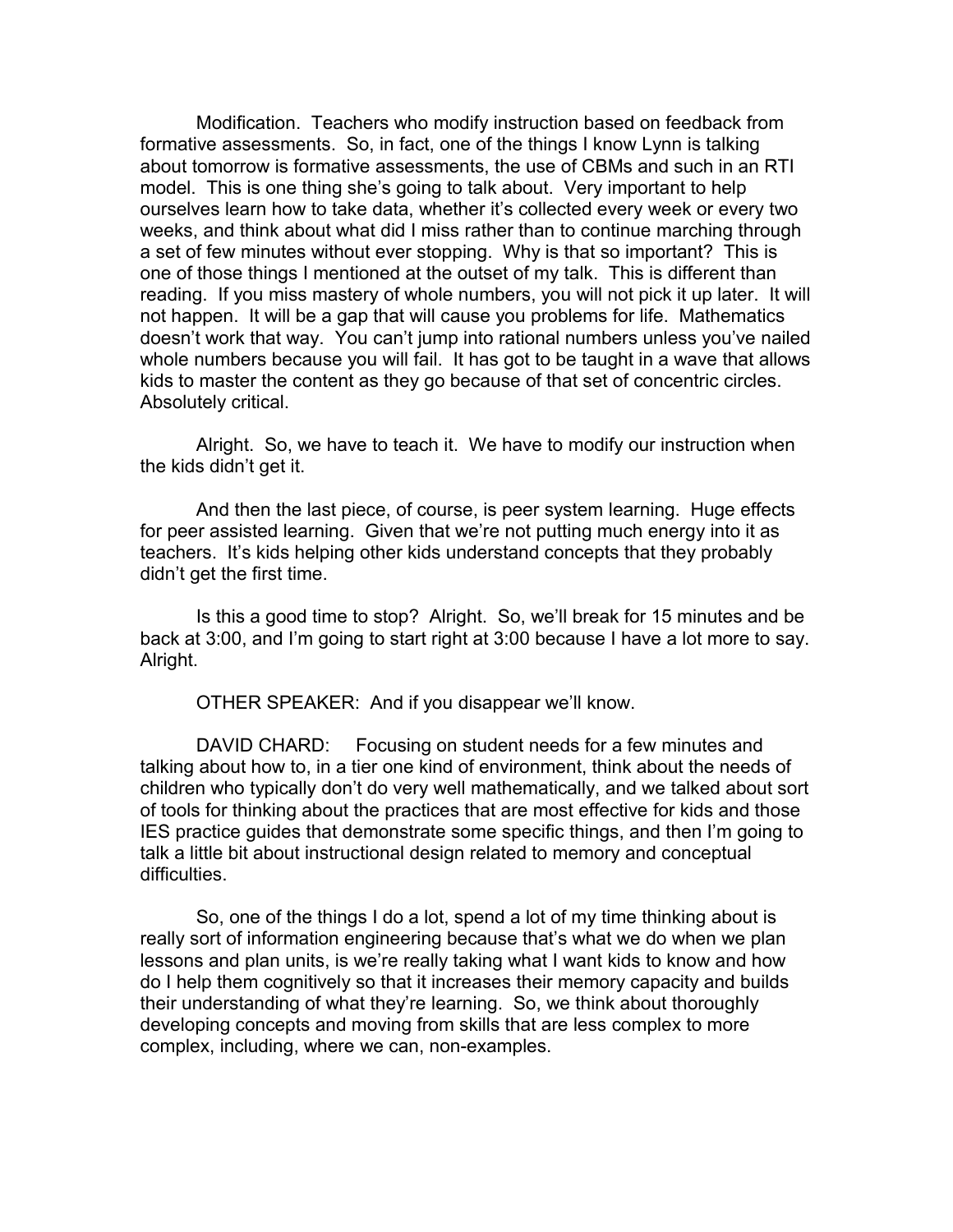So, one of the things I often am concerned about in using, particularly as we get in the intermediate grades and into high school, is that the way we have traditionally set up textbooks is by concept or skill. And we teach it – even – we might even teach it incredibly well and then we have kids practice it, both guided and independent. Sometimes 40 or 50 times, so they're routinized the problem, the skill, and we even try to imbed it somewhat in a contrived way into a problem, but when the next day rolls around, we're done with that skill. We're moving on to the next one. And there are a couple of serious problems with that. One, kids can't retain. Even a lot of typical kids can't retain. So kids who have memory challenges are going to lose that. We also don't give them a chance to make decisions about when particular skills aren't useful, so that kind of conditional knowledge is really important. So I try to encourage people, when they assign homework, to give items where the skill that they've learned how to do can't be used. Kind of foils for them. So that they have to make decisions about whether or not the skill they've learned is actually useful in that position. And I've worked with publishers for a few years trying to get them to think about this, and it's like trying to move a mountain. It just doesn't easily happen. And then having a planful system of review.

So, here's an example of a pre-algebra lesson. By the way, I looked at my title, "Building Back on Knowledge from the Ground Up," and I probably inadvertently invited a bunch of early childhood people to my session; right? When I say building mathematics in young learners, I'm talking about K-12 education, right? Because after grade 12 we still have a whole lot of living to do. So, to me it's school, right? So, this is a pre-algebra lesson teaching kids the difference between combining like terms, and you'll notice that we're using what we hope is a somewhat meaningful example where kids are in a choir and you've got your sopranos and your altos and your tenors and your basses, and you really can't mix those, right, when they're reading music, etc., and so we're trying to make that meaningful. We're calling out the vocabulary, which I'll come back to in a moment, but we're trying to get them to understand that you can't combine those different types of singers because they're not like terms. Only the like terms can you combine. And then we move to using scaffolds to support their understanding. So, in A there, which is very simple, the terms are like, and I can understand I can combine them by adding the coefficients, and I show them how that works, right, so they see the skill that I'm trying to introduce.

You know this is a scaffolding in the second item where I circle those that are like terms with the M variable and I use a rectangle around the constants. So that they understand you can only combine those with a circle. Does that make sense? So we're building in a scaffolding system. We're also, by the way, developing – oh, here we go, here's the verbalization piece down the side, so kids can actually talk their way through the problem. Notice it gets more complicated as we go along, and then look at the last one. What have I done there? Those of you who can see it. It says 4F minus 12G plus 16. It's one of those what? Yeah, it's a non-example. So I've taught the skill, taught the skill,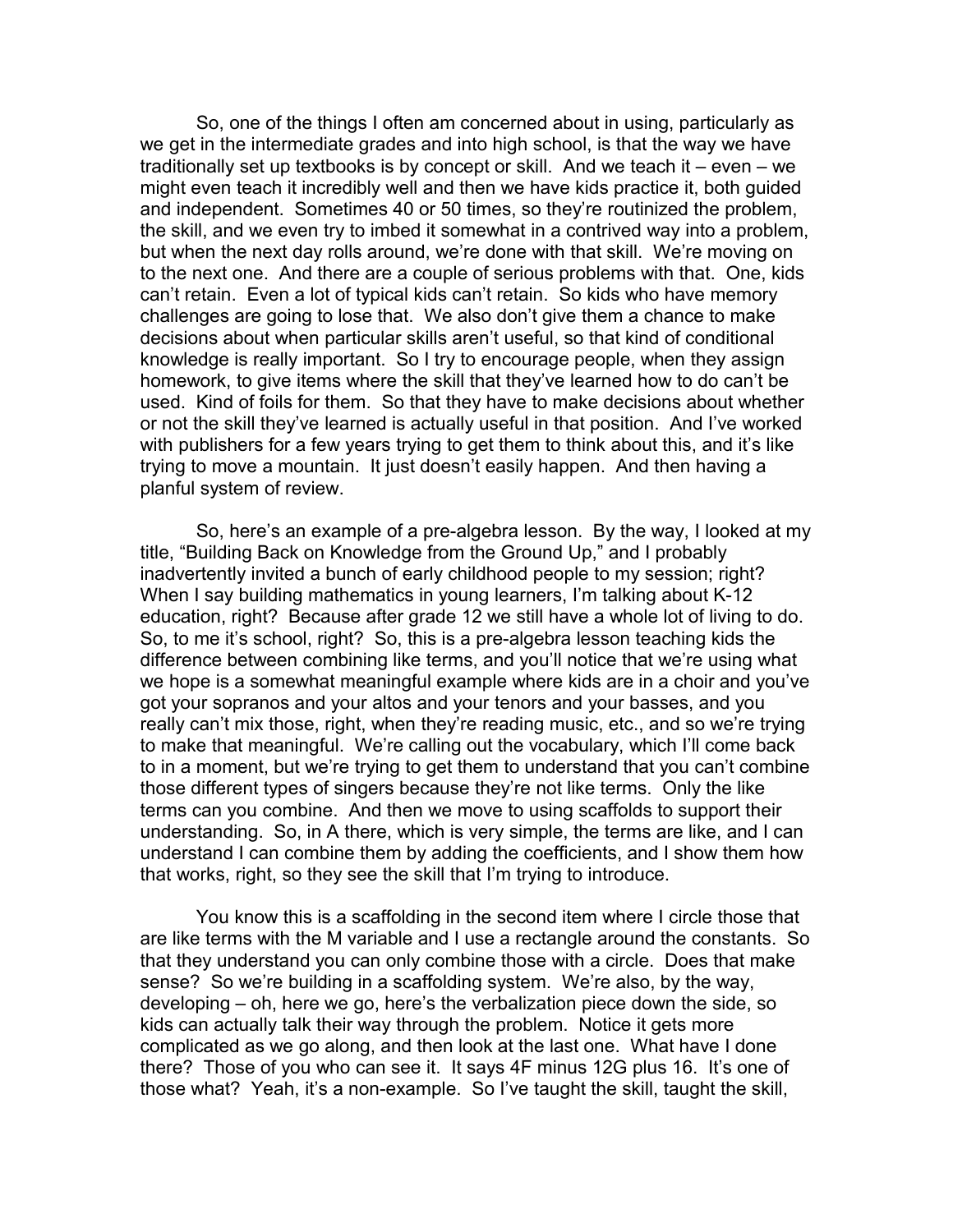taught the skill, guide them through it, show them how to do it, model explicitly, and then I throw them a non-example. Why? I want them to know when it doesn't work. Because what do kids do? They keep adding things. Right? When they get to that homework that my 16-year-old, who just turned 17 – breaks my dad's heart. When she was in middle school, she said, "Dad, it's homework surprise every afternoon. I get home and I can't remember anything we did in class." This is adolescence, right? They don't remember much past the last three minutes. So, we really have to sort of build in these conditions so that kids see how it happens.

Then, moving to background knowledge deficits, pre-teaching, understanding children's, what they're bringing to the classroom, rather than moving in a lockstep way, assessing the background knowledge, building procedural fluency in automaticity so that they get a sense of – is that right? Did I skip a slide? That's right. Building their – providing daily opportunities for practice across skills and strategies. Frequent opportunities to respond in whole class.

Here's the message I'm trying to send. Kids need practice with these fundamental ideas, but they don't need to do 50 problems of homework every night. Give them a break. Alright. Here's what I'd prefer. Daily dose of mathematics, but not four hours daily. If you're a parent of a child in the upper grades and middle grades, honestly, I don't know how we get it done, because my kids do homework from the moment dinner ends until they fall into bed at night. It's unbelievable. And we don't need it, by the way. Have them do some of the problems in class so that we can check and make sure they're on the right track, give them 10 or so to do at night, and some of those should be things they used to already know how to do, review problems, and some of them should be new. That's enough. Then pick it back up the next day. You might also know I'm not a big fan of block scheduling in mathematics. I think it gives kids days off without thinking about mathematics. I think it's a bad thing to do. I think we need block scheduling, but five days a week. Two hours five days a week. And then it needs to be an RDA, a regular daily allotment of content.

Pre-skill testing, pre-knowledge. Here's a – these are just examples. I'm not trying to prescribe, but here's an example of an Are You Ready, so the pretest is on that side with the teacher annotations built in. I want to show you something in particular here. And this is some work that we've been doing in middle school, but can be used at any grade level. What you see is that the children's actual development or their performance on this pretest is actually linked to things you should go back and re-teach if they didn't learn it. And this is the part I was saying really we have to get serious about and revolutionize the way we do core instruction. If kids don't know the pre-knowledge necessary to be successful in the lessons you're going to teach, stop. Don't just keep moving forward. At least not with those kids. Because, you're building a house of cards. And they won't continue to get better. They will not pick it up unless you go back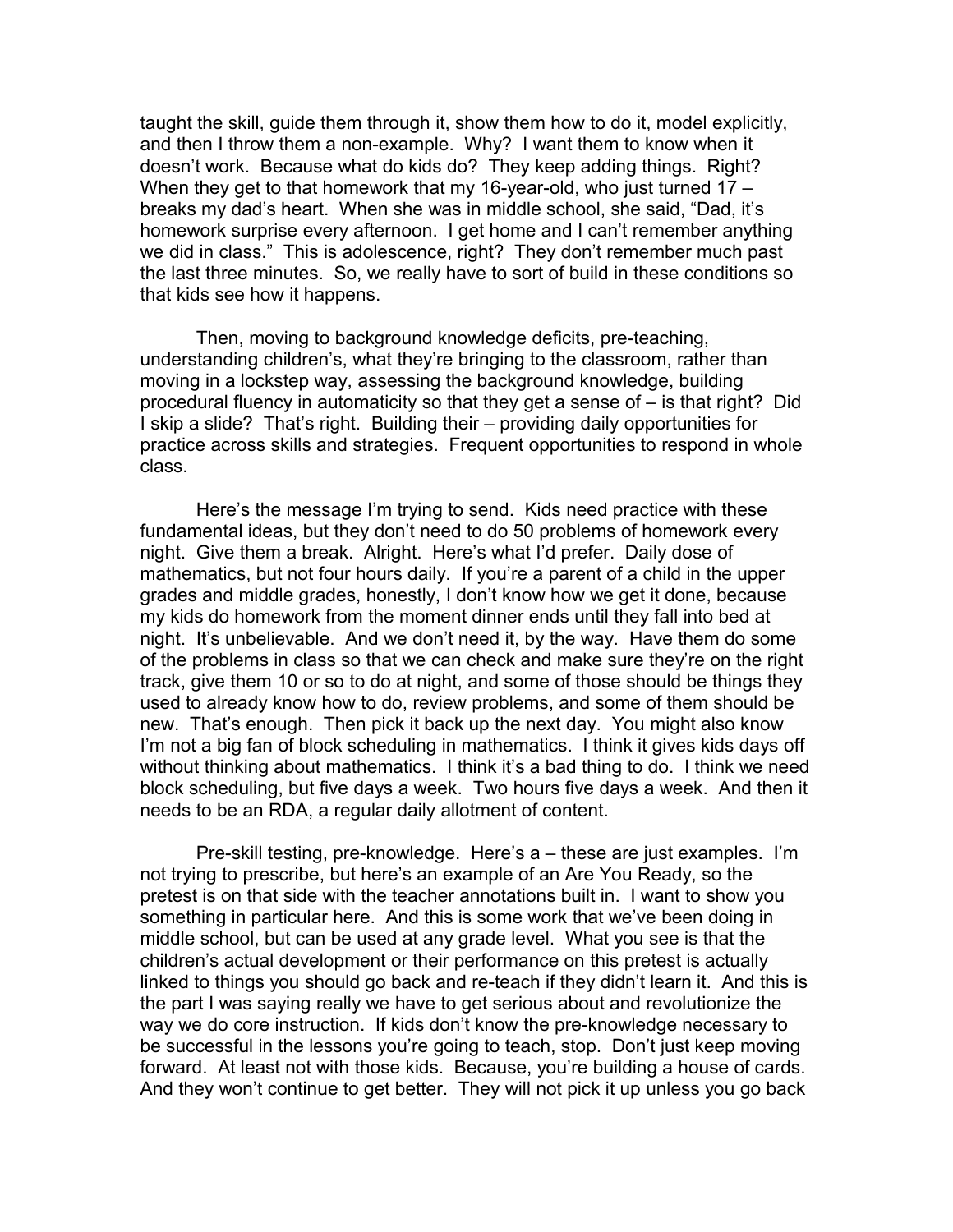and do that. So, that's going to require that we rethink the master schedule a little bit. And, of course, master schedules in schools tend to rule the day, so that requires some rethinking.

Here's what this pretest has that I really like. It has vocabulary on it. Because one thing we don't do enough of is link mathematics to language, and we're human beings. Human beings learn with language, right? By definition of our ability to speak. It also tests children's number sense. Do they have the preskills necessary in the numbers system that they're going to be working in, in the subsequent lessons. So, if you're going to be moving into operations with rational numbers, do they understand the fundamentals of fractions in order to do that.

And then the last piece of this is the core concepts. So, if you're going to be using rational number addition, do they know whole number addition. If you're going to be using some – if you're going to be working on decimal operations, how is their concept of place value. Do they get this. Can they compare decimal numbers.

So, you get the general jist of what – and if I were working in the first grade level, this pretest would be a whole lot shorter and I also give myself this very important luxury. This is not a test per se. Kids do not need to sit down independently and answer these questions. I think group work is the best way to pretest kids. So, have them work in groups and you have to monitor the heck out of it, right? Because you need to hear what their conversations are about. And then have them circle what they do and don't know.

I did a little sort of mini study of my own once in middle school where I – it was in a school district where kids were grouped based on need, so they had whole classrooms of children who were really high achievers and whole classrooms of kids who were average and below average. And I gave them this kind of a pretest. They worked in groups. And I said, "Just take a highlighter and mark the ones that you don't know anything about, that you really struggle with. You might have gotten right, but you really struggled with it." And, of course, the high achievers, who, by the way, didn't know a whole lot more than the average and low achievers, said they knew everything. And they didn't, by the way. The low and average achievers, though, were really hard on themselves. They were more than honest about what they didn't know. And it gave me some interesting insights into where to begin with our teaching.

So, next theory on linguistic and vocabulary difficulties. I have a three-day talk, workshop just devoted just to this topic because this is one of those areas that mathematics is extremely precise. The vocabulary is precise, the words have definitions, they're meaningful, they – we can't just throw in our own way of thinking about it without reinforcing it with the precise language, because the language we use is universal. So, it's very important for us to think about how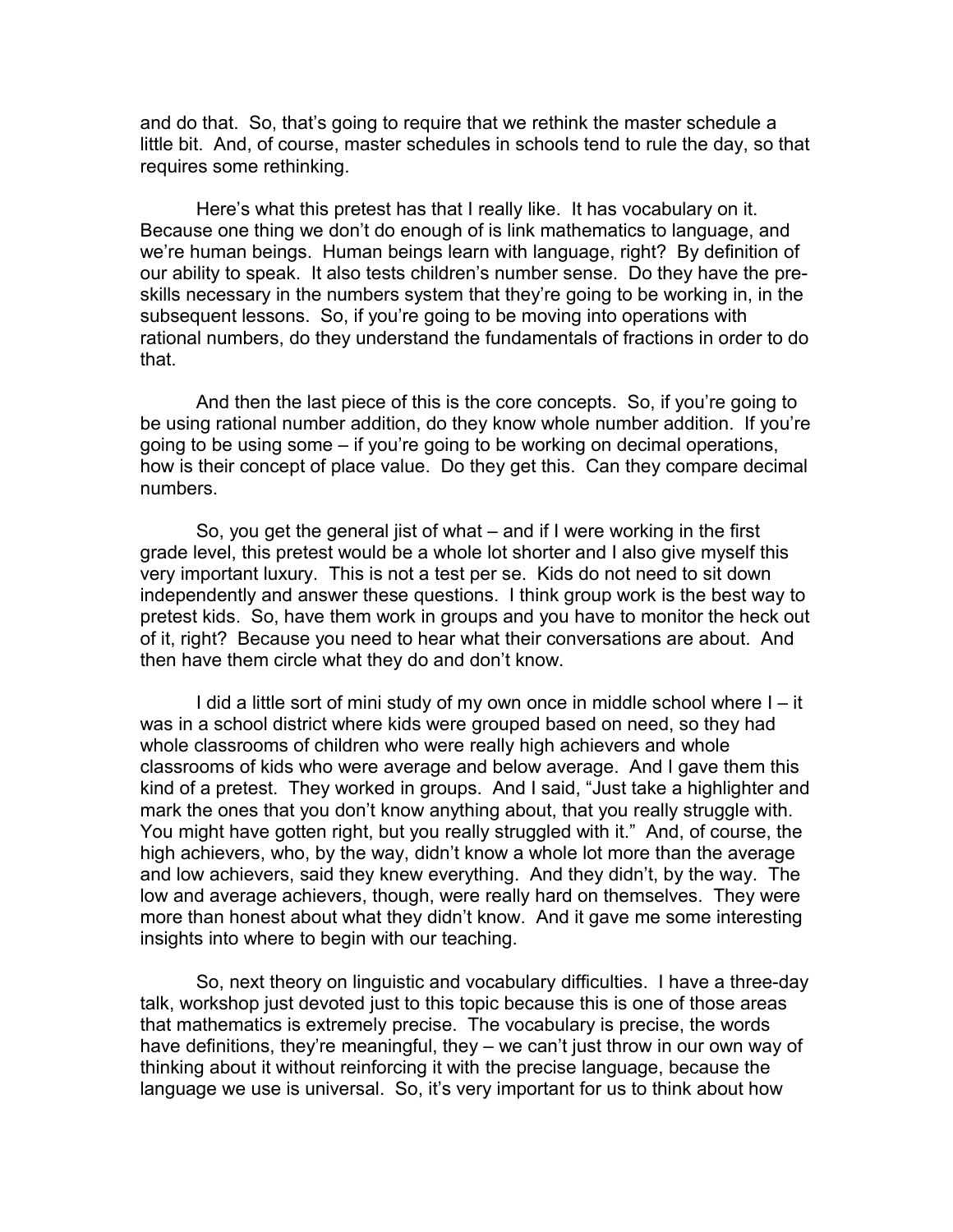we introduce symbols, how we think about – one of my pet peeves is early childhood math programs that give synonyms for things that don't make any sense. You know, like we're going to do plussing today. No. I mean, five year olds can learn six-syllable dinosaur names and tell you why they're called that. They can certainly handle addition. Pretty sure. So, I don't buy into that. I think we introduce it early. We reinforce it. We help them understand why it's called that, and all the little pieces that go with it.

And then we give them the opportunity to talk about mathematics. Think about it. Discuss it. This is not a solitude kind of activity. You've got to discuss and engage in discourse. At their very earliest childhood level, we're talking about words that are what Isabelle Beck refers to as really tier one words. Those of you who have literacy backgrounds. These are prepositions, polar concepts that become really important in our understanding of how to compare numbers. For example, more than, less than, between, before, after. And then we've got vocabulary that's unique. Equal, triangle, measure, subtract, that really help us sort of hone in the kind of mathematics we're studying. And we have to give the kids a chance to talk about it. So, we have to identify what those are.

But, bear in mind, very important thing we've learned from the research done in reading and language arts, we can humanly teach in a typical kind of school about 3- to 400 words a year. Everything else children get from what they read. So that tells me two things. I have to think really strategically about what I'm going to teach and expect them to learn. What I'm going to teach explicitly. I also have to be mindful of the fact that kids need to read mathematics content. You can't escape that. And as we go up the grades, reading text about mathematics is increasingly important because when you get to post school situations, the number one source of new information is from text. It's what we reference, and using text strategically. They don't need to read from beginning to end, but they need to get into the key terms and see them used in the prose within the language. And they also need to know that no one in their right mind begins at the beginning of the page and reads to the end of the page. We dive in, we find the highlighted words, and we then ultimately have kids discuss things. Using think and discuss type items that don't always have answers. Explain why 8X plus 8Y plus 8 is simplified. You don't have to simplify it. You just have to tell me why it's already simplified. Or, tell me how this is linked back to that original lesson. Describe the first step in simplifying the expression. These are the kinds of questions I love because kids always say to me, "You mean, you don't want me to do it?" No, I don't want you to do it. I just want you to tell me what the first step would be. Oh, wow. But you have to tell me. You have to say it, to describe what that first step would be, so you're going to use the distributive property. Okay, you get the point.

And then, you can go into this in more detail in my presentation online. By the way, did lots of people have trouble downloading it? Those of you who tried. Okay. Some people did. I think it's a matter of the software – you know, the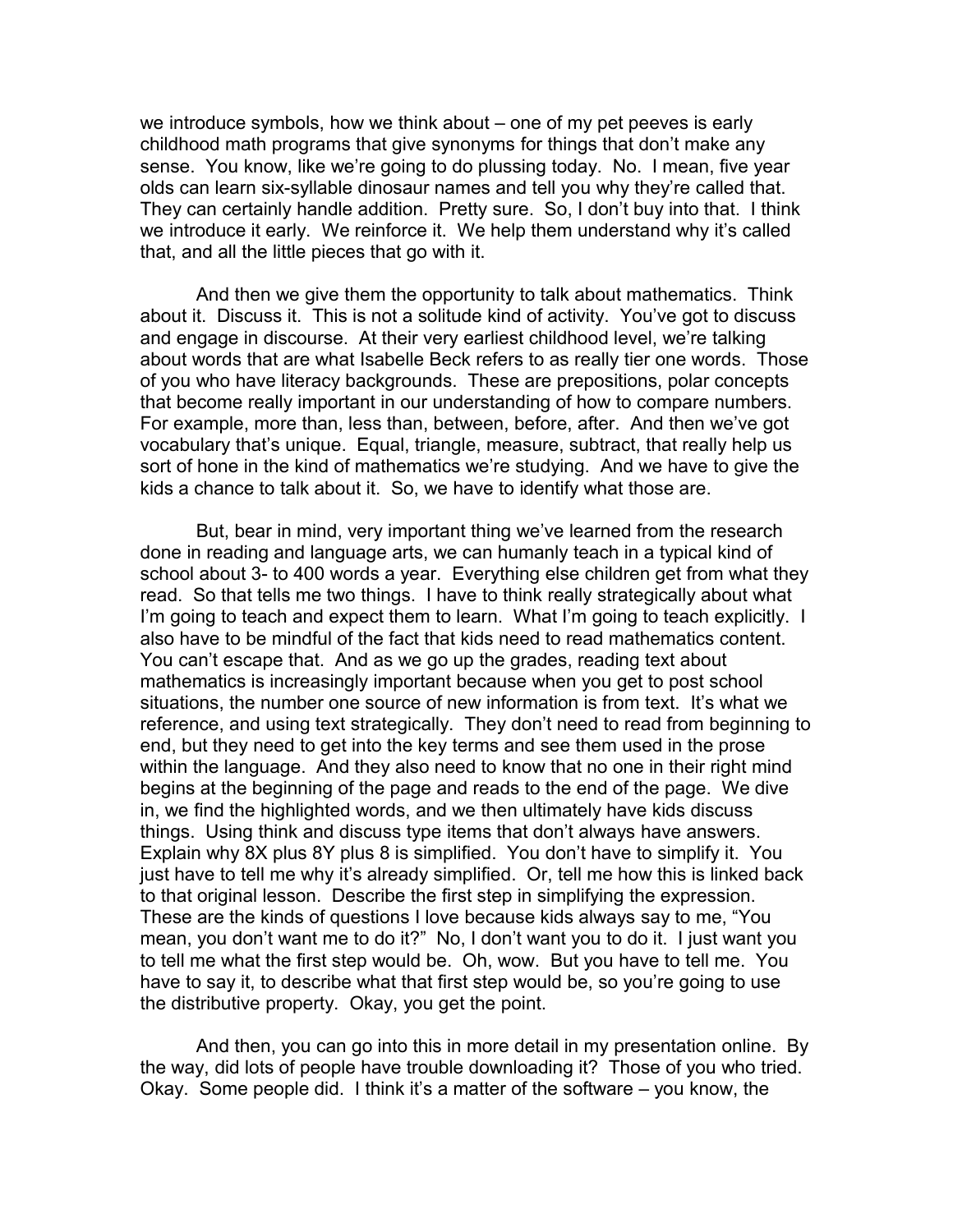version of the software being used, but there is PDF on the website and you can find it. So, I have a plan for vocabulary mathematics. It shouldn't take up your whole mathematics lesson, but you do need to teach it.

And then the last area is strategy, knowledge, and use. Everyone in this room uses strategies every day. I drove here from – I had to find my way from Washington, D.C. to Harrisburg. I had to make plane tickets. I had to find a rental car. I had to get a map. I had to drive. All strategic thinking; right? We have to think about timing, you have to think about all the details of driving. You know what I'm talking about. We are really good at that, and we self talk our way through it and we are really good at accommodating errors. Right? Or distractions or whatever it happens to be. The children we're helping move along through their educational career are not so good at it. So we have to help them get there. And in mathematics there's a rich literature around this. There are what we call heuristics, H-E-U-R-I-S-T-I-C-S, and this is one of them where we – this is sort of a mid-level heuristic that most people use in a math classroom, where you un-try to understand the problem and you translate it into a less language intensive way of thinking about the problem. Then you translate that into numbers. That's your plan, right?

One of the things people often ask about, why it is that Hungary and Singapore and other countries do so darn well? They spend a lot of time right here. They spend a lot of time between this step and this step. Just translating problems into mathematical expressions. Because think about the job of an engineer. You come to an engineer. You want to figure out how to increase water flow to a certain region of your native lands. You're giving them a natural sort of problem in your environment. They have to figure out how to turn it into a workable mathematical problem. That's what they do. They translate it. This is an area we really have to  $-$  and, by the way, this would be a good homework problem. They don't even need to solve it. Just translate it. Right. Just spend more time translating problems from language into – from English into mathematics. Then we have them verbally rehearse the steps to solve it and look it up and see if it seems reasonable. Four steps. We should teach it very early and we should not change it. This is one of those vertical planning issues. Just because the fifth grade teacher thinks he or she has a better heuristic than the third grade teacher, changing it causes problems. And it doesn't necessarily get a whole lot better. Not measurably better. So, teaching one strategy that we use up the grades is a good idea.

There is also, for those of you who work in the upper elementary and now middle school level, some interesting research being done, both by Lynn Fuchs, and I think she will talk about this tomorrow in the morning session, but also by Asha Jitendra, who's formerly from Lehigh University and now at the University of Minnesota, where they do work on schema-based problem solving. And they have demonstrated that you can teach very successfully a lot of great elementary and middle school mathematics problem solving by helping kids really investigate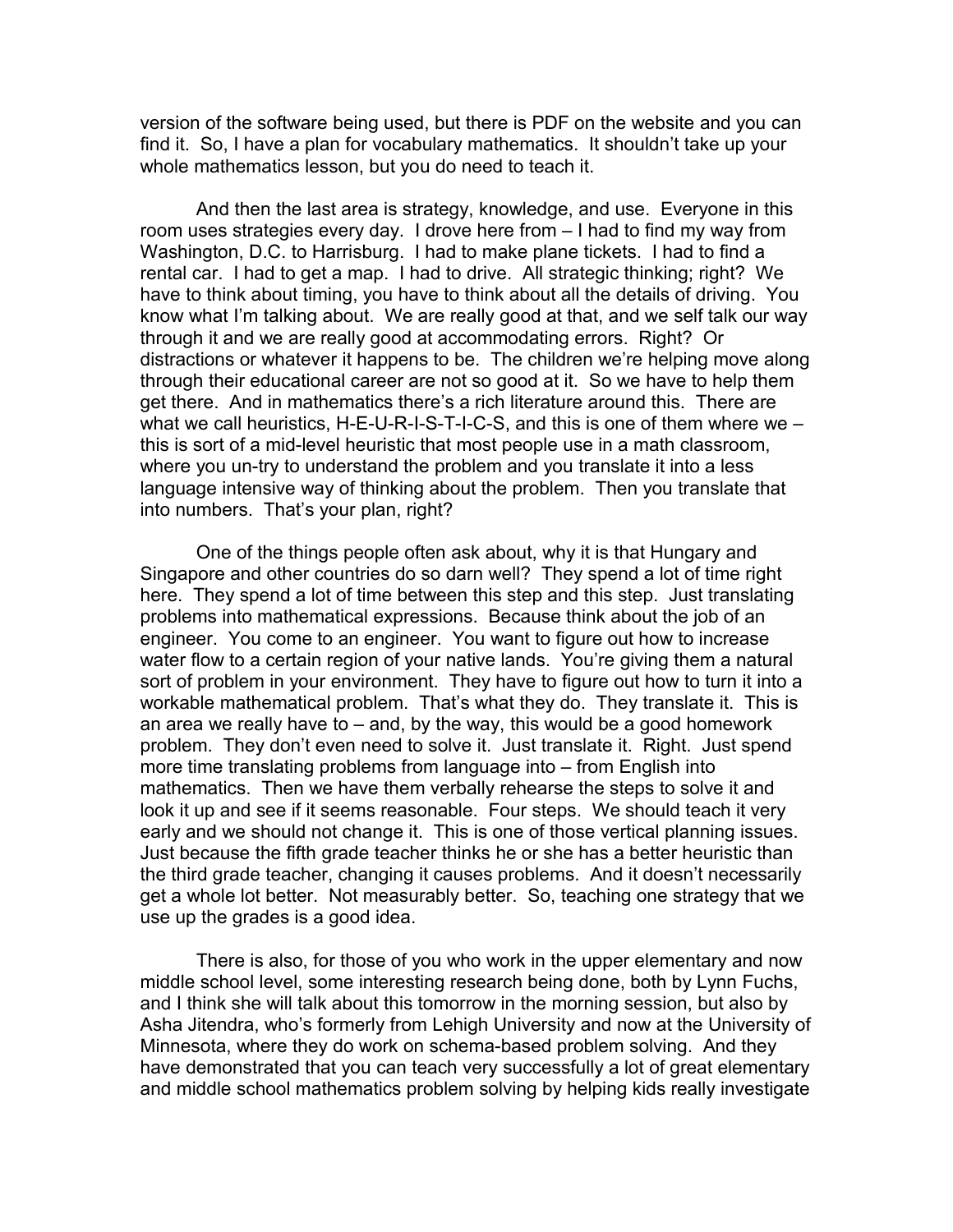problem types. This is not key word instruction because that's distracting. This is really about looking at a problem and trying to decide what kind of structure that translates into. This is really going back to that previous heuristic where you're translating the problem into a structure. So this is just an example of some of Asha's work where she calls this a change problem. And she shows kids lots of word problems that translate into the very same change structure example. Asha has published this with Pro-Ed, so if you're looking for a way to help kids get better at making that translation, you might look at her materials at Pro-Ed. And they have – she's incredible. She's a great scientist so she has tinkered with things very carefully to make them as powerful as she can get them.

Okay. Here's my soapbox talk and then I'm going to move on to show you some findings of a specific study. But I am convinced that if we're really going to make a dent in what now people are finally realizing is a very serious situation, we have to do a number of things. We have to take responsibility for children's mathematical development. And while it's in vogue to complain about them coming to school hungry, or whatever it is we think might be affecting them, control we can control. Right? Instruction, the assessment, the time we focus on it, the enthusiasm we have, and the amount of knowledge we have. We can't control where they come from or any of those pieces. We can only control what happens in our own classroom. So, we got to get serious. Determine what we need to learn and meet our time – put our time and energy into it.

So, I do a lot of work in literacy and I tell you, people get crazy about reading. Right. Why can't we do the same thing in mathematics? Why? I think there's a lot to be passionate about here. So, let's find it. Focus our attention on the whole picture. Just improving assessments is not going to get us there. Just buying better programs is not going to get us there. We need – this is multidimensional and I showed you what my dimensions include, so sustain our effort to improve mathematics instruction for all kids. This is going to take some time. Right? It took us 40 years to get here. It's going to take us a while to get to a point where we're really graduating kids who – they may not become scientists, but they are going to feel pretty confident about what they do and how they understand math. And then we need to develop sophisticated measurement systems that better track kids' progress and do a better job of determining whether or not our instruction is being really effective. Okay, that's my soapbox.

So, I'm going to shift to a different presentation while you think of questions you have. Oh, and by the way, thank you. And I'm not going to go into great detail with this, but what time is it? 3:20, okay. Give me about 15 minutes. Yes, ma'am.

AUDIENCE MEMBER: Inaudible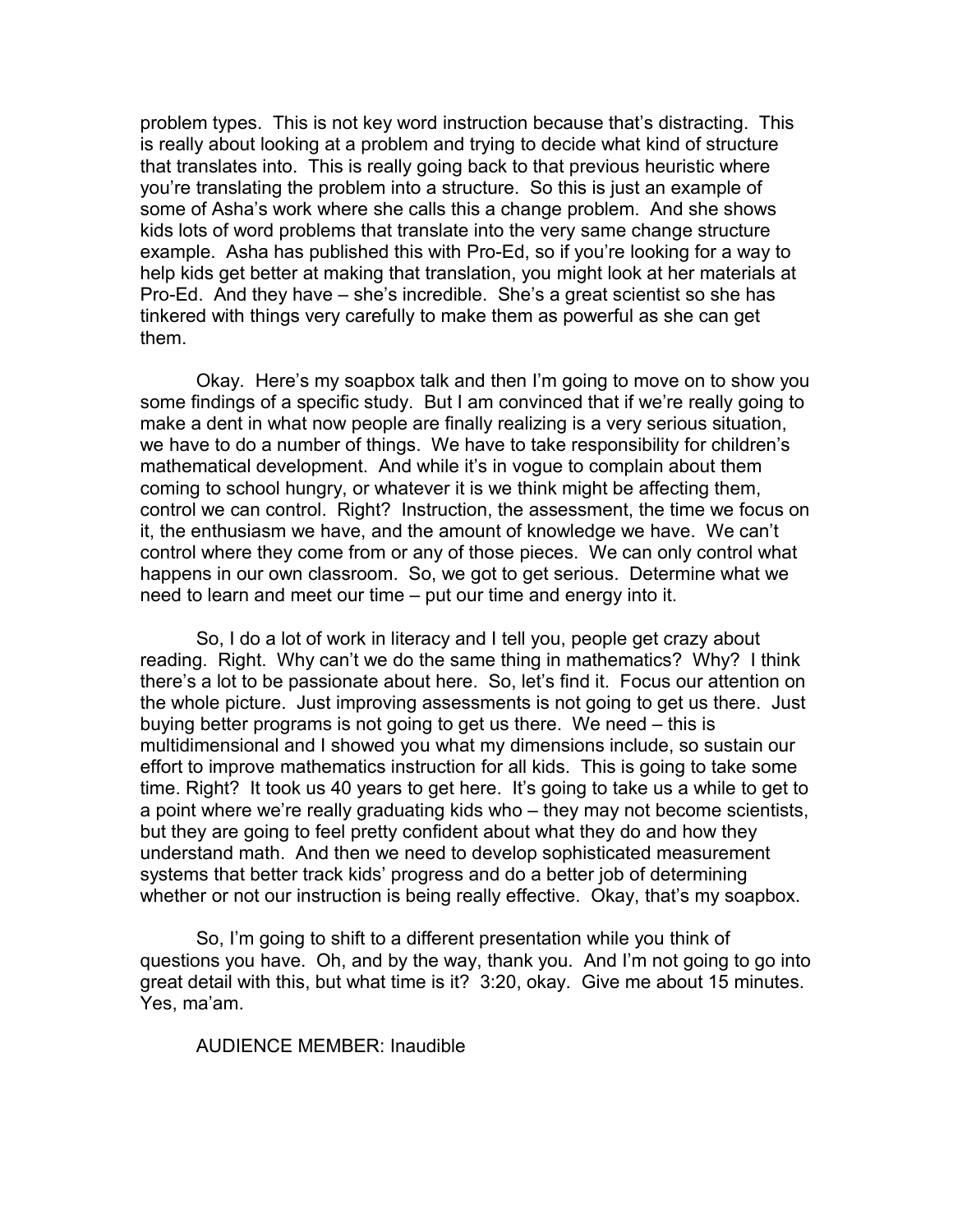DAVID CHARD: So, I want to clarify the question. So you're saying if they are, if they are in seventh grade?

AUDIENCE MEMBER: Inaudible

DAVID CHARD: Second grade math. You should expose them to fifth grade –

AUDIENCE MEMBER: Inaudible

DAVID CHARD: It may be true. I can't refute that or confirm it. As you know, children with – who are on the autism spectrum are very mysterious about their characteristics, and we often see insights into the way they're thinking that they don't show us in their performance. So, it could be that their exposure to more high level mathematics indeed is having an impact, but we don't see it in their academic performance. Does that make sense? But I can't tell you that for sure. We don't have enough evidence of it, so this is one of the areas that people like – well, there's some work being done in reading with children on the autism spectrum. Less being done in mathematics. At a research level. But, I think it's a real valid question, and I just don't know the answer. Other – yes?

AUDIENCE MEMBER: Inaudible

DAVID CHARD: Yeah. Yeah. Uh-huh.

AUDIENCE MEMBER: Inaudible

DAVID CHARD: It's a really good question. I want to make sure I don't over simplify this. So, historically, what we did is we taught the mathematics relatively procedurally. Kids with specific learning disabilities sometimes failed to do it with mastery. And then we gave them a steady daily diet of practice. And they didn't – in some cases they got a little better. Never got good enough to really employ those tools in more sophisticated mathematics. And we were absolutely holding them back. I believe that. So, in my answer to your question, here's what I want us to be clear about. Before we move them on, if they don't display mastery, I want to be darn sure they got the concept. If they could explain to me the concept, and it's some other characteristics that is preventing them from mastering the fluency piece, then move to more sophisticated conceptual mathematics and give them a tool, like a calculator, and teach them how to use it. And don't worry so much about it. But what I don't want to have happen is that we jumped over the conceptual, move to just the procedural, they failed to get it, and it was really because they didn't get the conceptual instruction that caused them to fail the procedural piece. So, if I'm satisfied that they got the conceptual instruction then, and they just are not showing improvement in fluency, then I'm going to move them forward. However, we don't have a lot of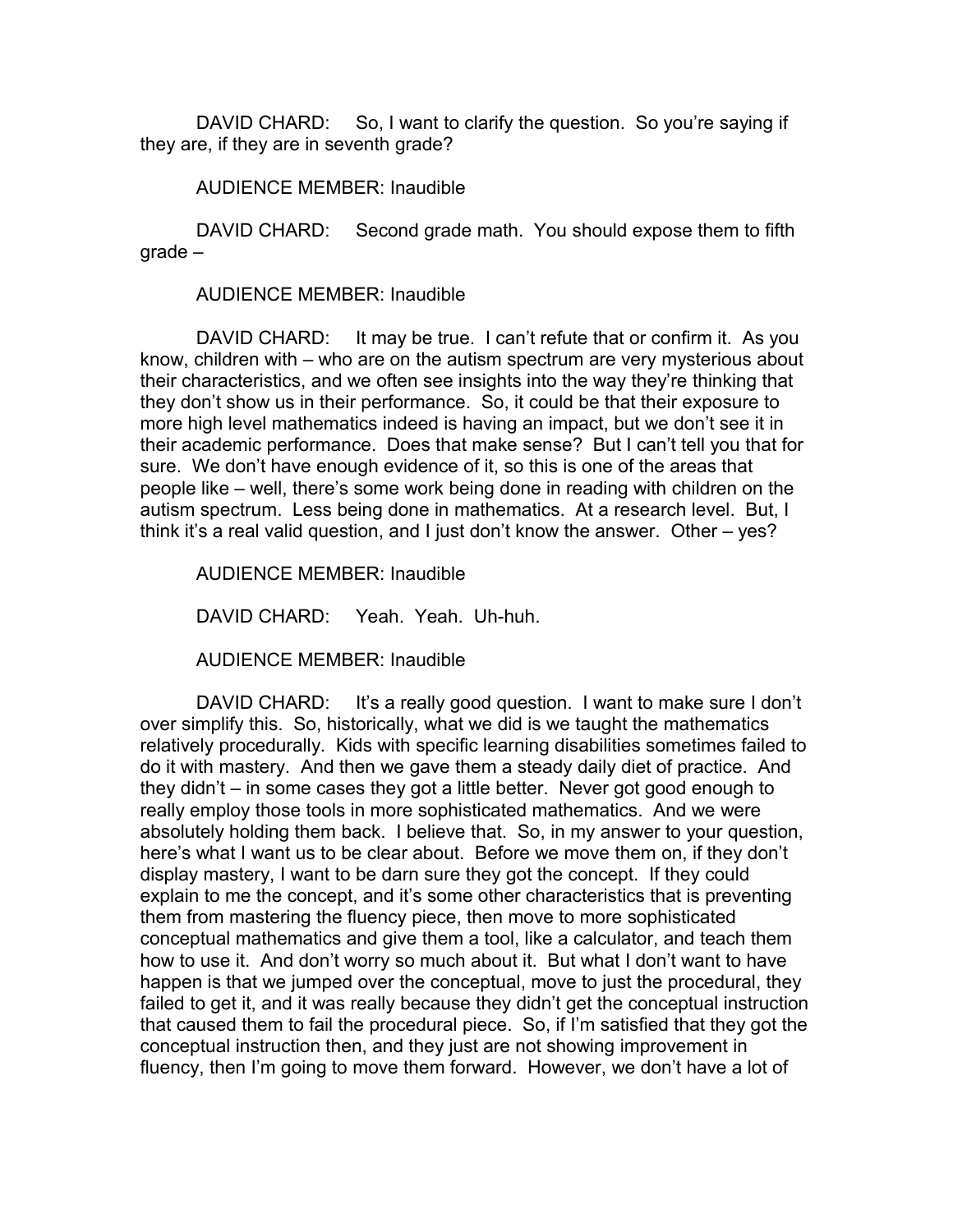evidence there either; right. I mean, we're really – we believe that we haven't really explored all the pieces about developing fluency, for example.

So, I want to tell you about a study we're doing. I just want to show you some of the things we're learning here, because mathematics is a very – mathematics education, particularly with struggling learners, is a pretty naïve area, and in that Meta analysis I told you about earlier, we reviewed 9,000 studies for that Meta analysis and we found 50 that met our criteria. It gives you a sense of how, how little sophistication there is in the research. So, that's a little daunting, I think.

But, my colleagues at the University of Oregon, my previous institution, and I, have been working on this program called ELM, Early Learning in Mathematics, which is a kindergarten program, and it really focuses on four areas. And we developed this program back when the NCTM focal points weren't yet even developed. So the idea of teaching less and teaching it more thoroughly was kind of novel, and we focused on numbers and operations, measurements, standard and non – or nonstandard and standard, vocabulary, and simple plain geometry, basic figures. We had a three-year federal study that developed the program and we used schools in Oregon, in high poverty areas of Oregon, Portland and Eugene, to do the initial development. Now we are in a four-year study, year two of a four-year study, to determine whether or not it works. Whether it has impact. And if so, who does it work for and what does it work to do. So, the first study was done in Oregon, and I'm going to show you those results. This year we're implementing in 66 schools in Dallas, and this includes public schools, charter schools, and parochial schools, to see what kind of impact it's having. And in Oregon, we're building a booster intervention, kind of a pre-teaching piece we call ROOTS.

So, here's the structure of the curriculum. Daily calendar lessons. So, this is kindergarten. And in Oregon we offer a half hour of kindergarten math instruction, because in Oregon you get two and half hours of kindergarten. That's it. Nobody gets more. Two and a half hours. In Texas everybody gets a full day of kindergarten. So they get an hour of mathematics. In some cases more. So, we have taken over 15 minutes of calendar, which every kindergarten teacher I've ever met does something with, and we've built calendar lessons and we've built mathematics there. It's whole class. And then we have 120 core lessons, 30 minutes of whole class, 15 minutes of teacher-directed kind of independent work with teacher support, and those 120 lessons are divided into four quarters, and then there's end of quarter assessments of progress given. Okay. That's the basic idea. I already mentioned what it's focused on. You've seen this conceptual framework and you've seen the kind of models we use. It also has a heavy dose of language. We built in the procedural fluency and automaticity that I mentioned earlier.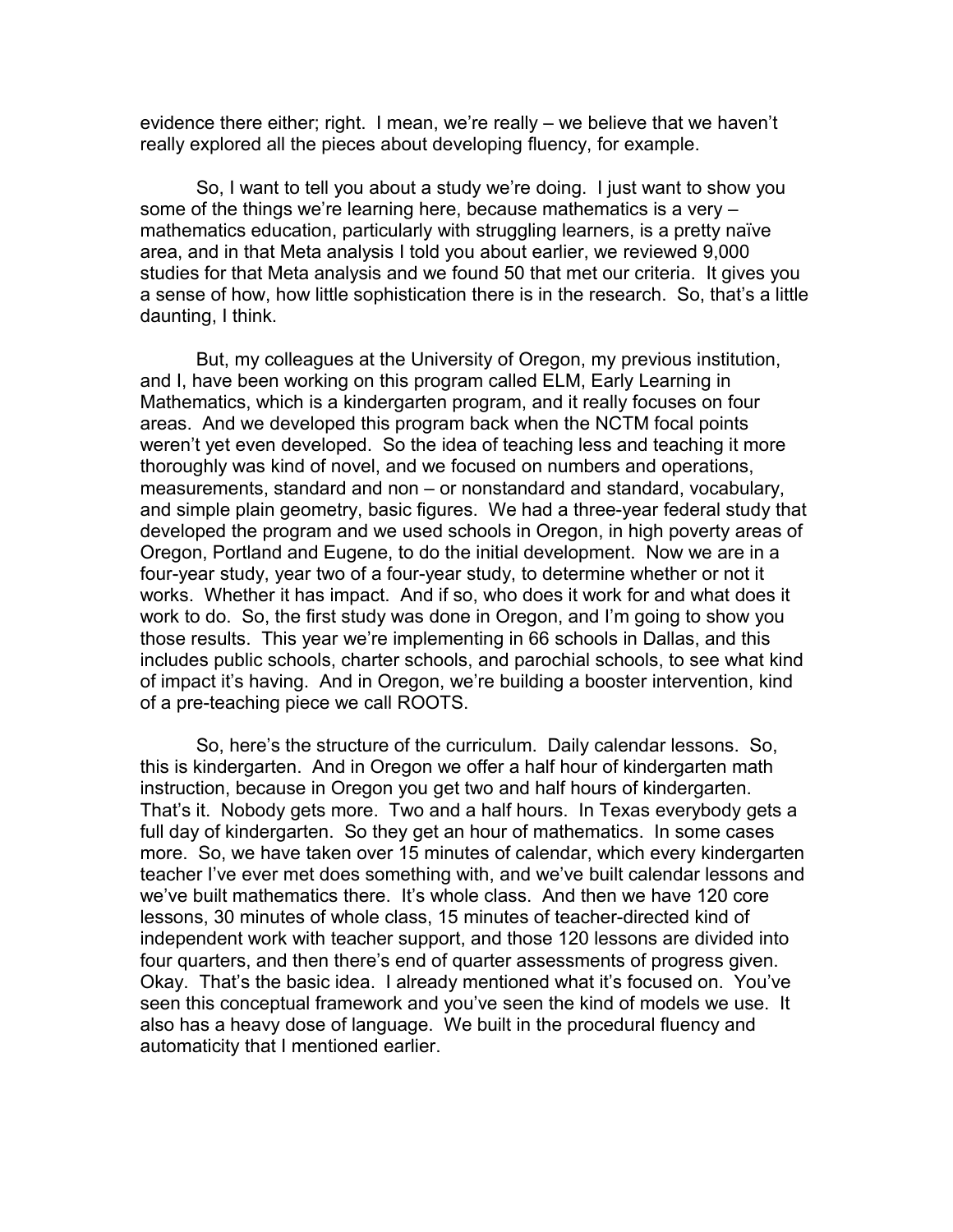One of the things we do in ELM that's different than most programs I've seen is that we teach every strand every day. So, we teach number concepts and number operations every day. We don't teach it in a six-week unit and then never return to it. Every day there's some instruction in numbers. Every day there's some instruction in geometry. Every day there's some instruction in measurement. So that there's never a chance for kids, particularly kids with memory challenges, to forget something, because we cover it every day. And we build incrementally as we go. It's a pretty significant difference compared to most instruction.

And then you saw that, you saw that.

Here are our research questions. What's the immediate impact on this program when taught in general education classrooms, whole class instruction, which is what most kindergarten teachers do with some center work. On their mathematics achievement compared to a standard district practice. And the standard district practice has varied from every public program you can imagine to home grown things based on math their way. Something you might be familiar with. What's its impact, and is the impact moderated by student risk level. So if they entered with low skills on the assessments, which I'll share with you in a minute, what impact did it have on those children. And what happens when children who were not low entering, because we, in our early work, our early design work, we found kindergarteners who were doing double-digit addition in their head. Their parents didn't even know they could do those. Who knew where they got this skill. You didn't gasp at that. We were looking at the data, going, how? They were accurate every time. Fifty-seven plus 32, they'd get it right. Even with borrowing they would get it right. You knew kids who I think were on the fast track to genius.

So, I'm going to share with you the results from the Oregon study, which was done in – if you're familiar with that geography, Medford, Oregon down very south on the California border, and Portland, which is a large urban center. It was a randomized control design, so we randomly assigned teachers to treatment or control. Control being whatever they wanted to do or were doing as part of their school day, and the treatment was our program. Classrooms within school were matched on full day and half day random assignment, blah, blah, blah. We used three districts, 24 schools, 34 intervention classrooms, 30 control classrooms. A total number of students 1300, which is a pretty sizable study. Fifty-six percent of the kids were eligible for free and reduced lunch. Thirty-eight percent are English learners. You know, Oregon is quite dramatically different than a state like Pennsylvania. Oregon is about  $48<sup>th</sup>$  in public education funding in the country, and it has some of the highest performing schools at the highest level, but increasingly large numbers of immigrants and very poorly funded school system. Ethnicity breakdowns about 50 percent, while two percent African-American, 36 percent Hispanic. That's the growing population. Some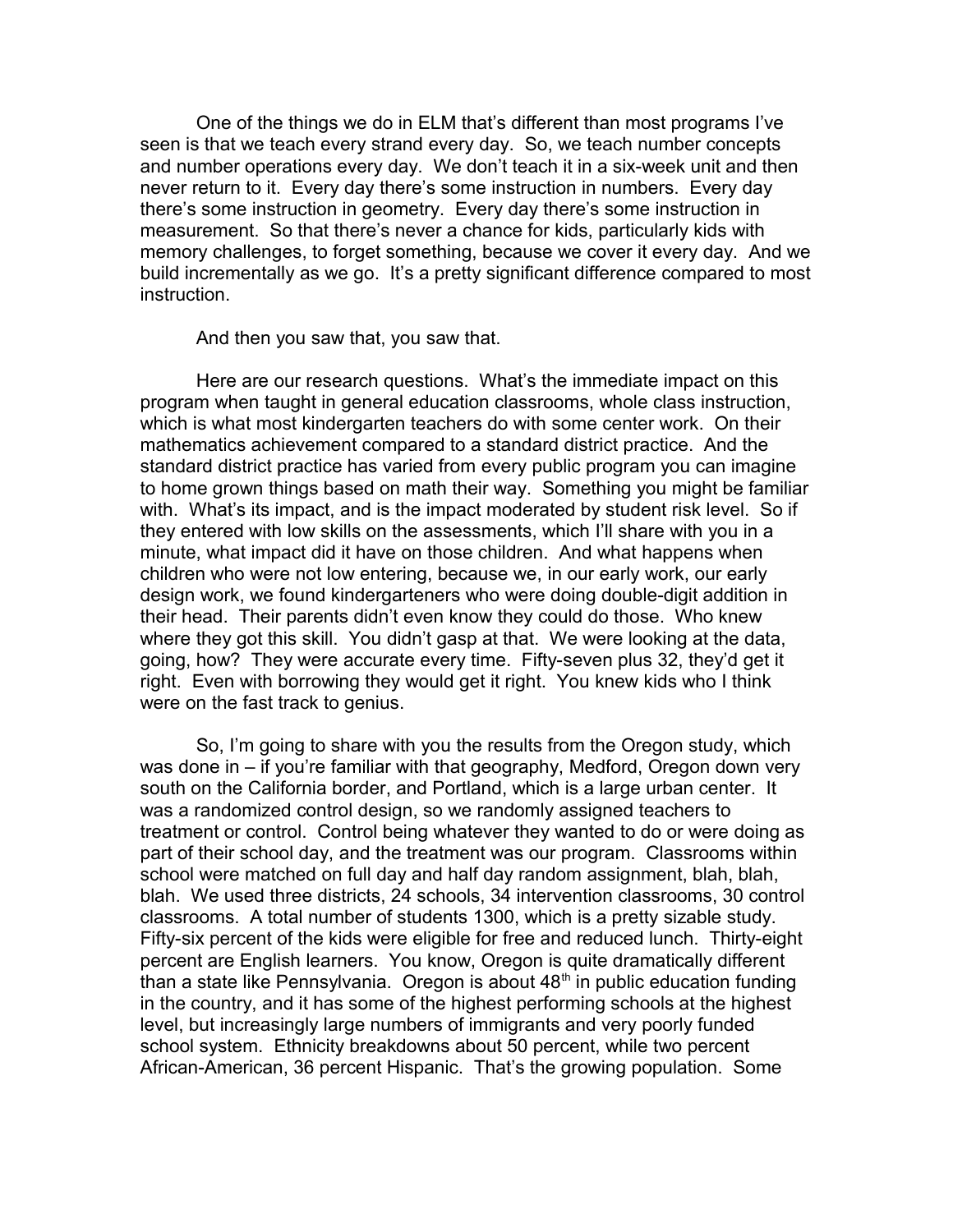interesting multicultural groups. Large growing population of Russian immigrants.

Here's what we expected to see happen. This is the model we expected to find. But we would teach - their instruction would be of good quality and quantity, that we would see differences in the way models of mathematics were taught, how procedural fluency was addressed in kindergarten, and the kind of conversations kids would have. Those were the three things we expected to see change compared to what teachers were doing in the comparison classrooms. And we thought we would see on the outcome of student achievements and changes.

We have a doctoral student who's doing his dissertation on classroom observations. I'm not going to spend a lot of time on this, but it's kind of interesting. We're observing in these classrooms where teachers are implementing this, and we're looking at what you're seeing – you remember the old Scantron forms? Okay. We have an observation system that uses a Scantron-like form and very sophisticated scanners that can immediately transfer it into data, and we're just looking at if the teacher modeled.

So, the black dots on the first line are whether we saw explicit teacher model, whether or not the kids responded as a whole group or individual responses. So, what we're hoping to see in the ELM program is larger numbers of modeling, larger response – kids responding, discourse, engagement. What the teacher did in terms of correcting a response. Whether there were mistakes made. The kind of feedback that was given, etc., so we're looking at some fundamental shifts in teacher behavior. I'm not going to talk to you about that as much as sort of the big outcome impact.

These were our measures. We looked at the big standardized measure, which is the test of early mathematics ability. Pro-Ed publishes this. It's a standardized 40-minute assessment. We broke it into two 20-minute assessments for the kindergarten children. And then – and we're doing that prepost, and then we're also looking at what we call the early numeracy curriculum based measures, and there are four of those. Oral counting, so just count as far as you can for a minute. Number identification. And this is a one-minute timed – if you're familiar with Dibbles, and you know this is an Oregon study, we've created a math electables program. Number ID. So they count for a minute – they look at numbers and tell us what those are for a minute. Quantity discrimination. They're shown a series of boxes with two numbers in each box and they tell us which one's larger. And by the way, all of these were validated in a study that I published some time ago for the general learning disabilities. That particular measure of quantity discrimination, we tried every format. We tried, it doesn't make a difference if kids can point versus say the word, so if they point at eight to be larger than four, does that gives us different data than if they have to say the word eight, and in fact, saying the number is the more valid measure of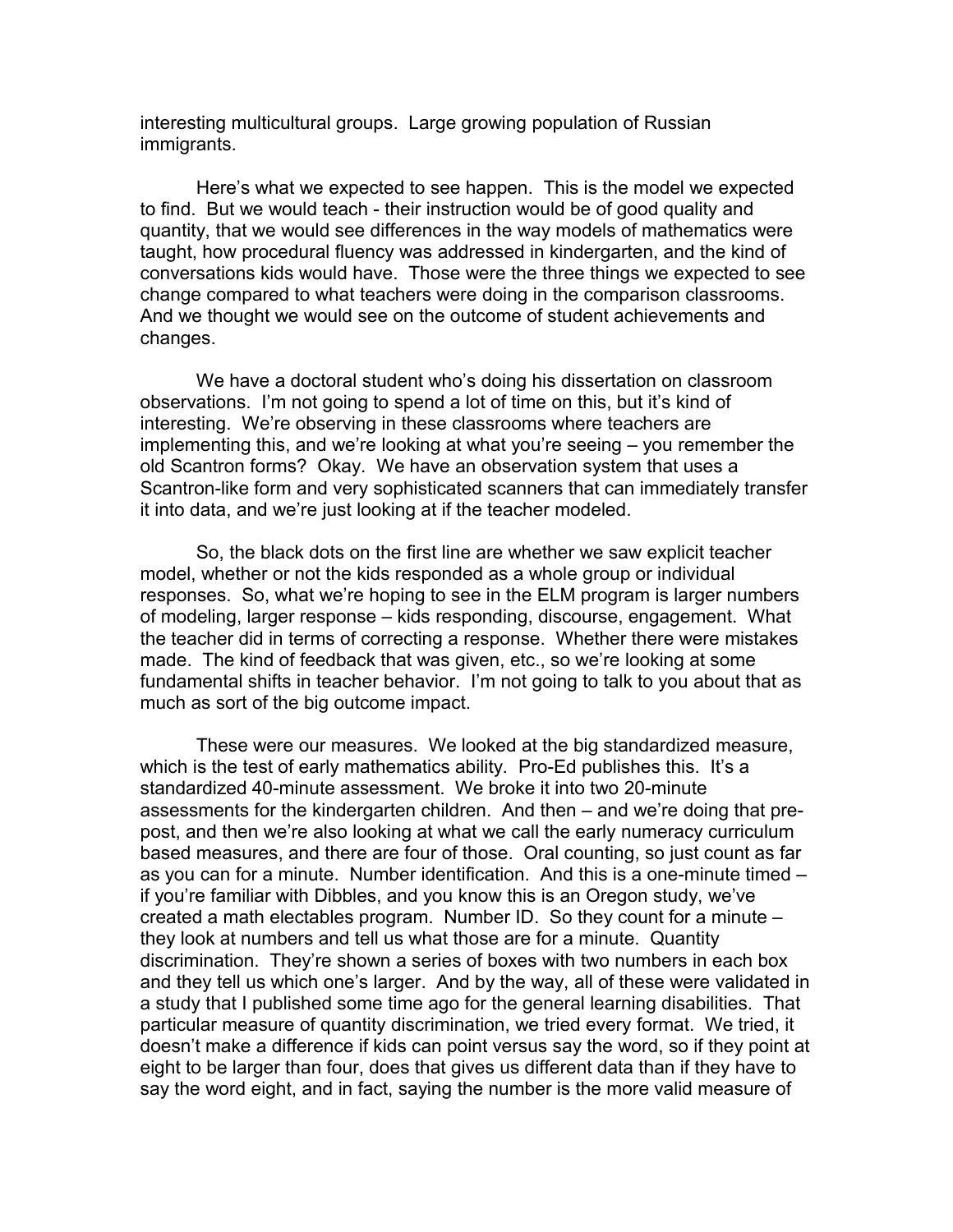the children's knowledge. Not pointing. For whatever reason. And then we had missing number where we show kids a series of numbers and one of them is missing and they have to tell us what fits in there. So, these are all one-minute timed assessments of kids' early numeracy skill.

What I am going to show you, what I want to get to is these. So, this is time one and time two, so that's what we're measuring. That's the condition and these are their scores. I believe these are percentile scores on the TEMA, the Test of Early Math Ability. So, what you see in the solid line is children who were half – children who were in our program, and then the dotted line is half the children who were in whatever the status quo was in the classroom. A couple of observations here. It's statistically different at post-test, between the treatment and control. And at pretest they're not significantly different. So, your observations here? Overall, all kids who were getting the treatment are doing better at post-test than the group who didn't get it. That's important. One concern for us is the ES. Do you see it down there? The effect size. .14. Not that great. Which simply means the growth or the difference between them at the end is about not even a fifth of a standard deviation. Right. So, not really significant. Something to think about.

So then we look at CBM total score. So that's combining all of those conditions, all of those CBM measures and looking at total scores and seeing what happened. And what we see here, similar outcome, no different. Significant difference, almost significant, .05. That's the P value. Statistically. But the effect size is about the same. Not so great. Again, this is all kids. And jump in if you have questions.

Here is the missing number CBM score. This was total – this is missing number. Again, the P value, which if it's less than .05 is statistically significant, so that's good for getting us published, but it's not necessarily educationally important. The effect size is almost significant, getting closer to .2, which would be good. And, again, our students did better than the comparison group. Yes?

### AUDIENCE MEMBER: Inaudible

DAVID CHARD: That's a year, yep. Well, 120 lessons, however that got factored out, so, you know, everybody has to deal with spring assessments even though they're not doing high stakes in kindergarten, so we tried to get out of there sometime in mid-April.

So, now we're looking at risk categories. So this is kind of important. The blue kiddos are kids who entered with fairly high scores. They were above the  $40<sup>th</sup>$  percentile. We are considering them the not at risk kids. And the kids in the red are the kids who were below that  $40<sup>th</sup>$  percentile. The  $40<sup>th</sup>$  percentile is sort of an arbitrary number. We could move it back and forth, but that's where we just kind of a convention in the field hit there. What do you notice? Yeah.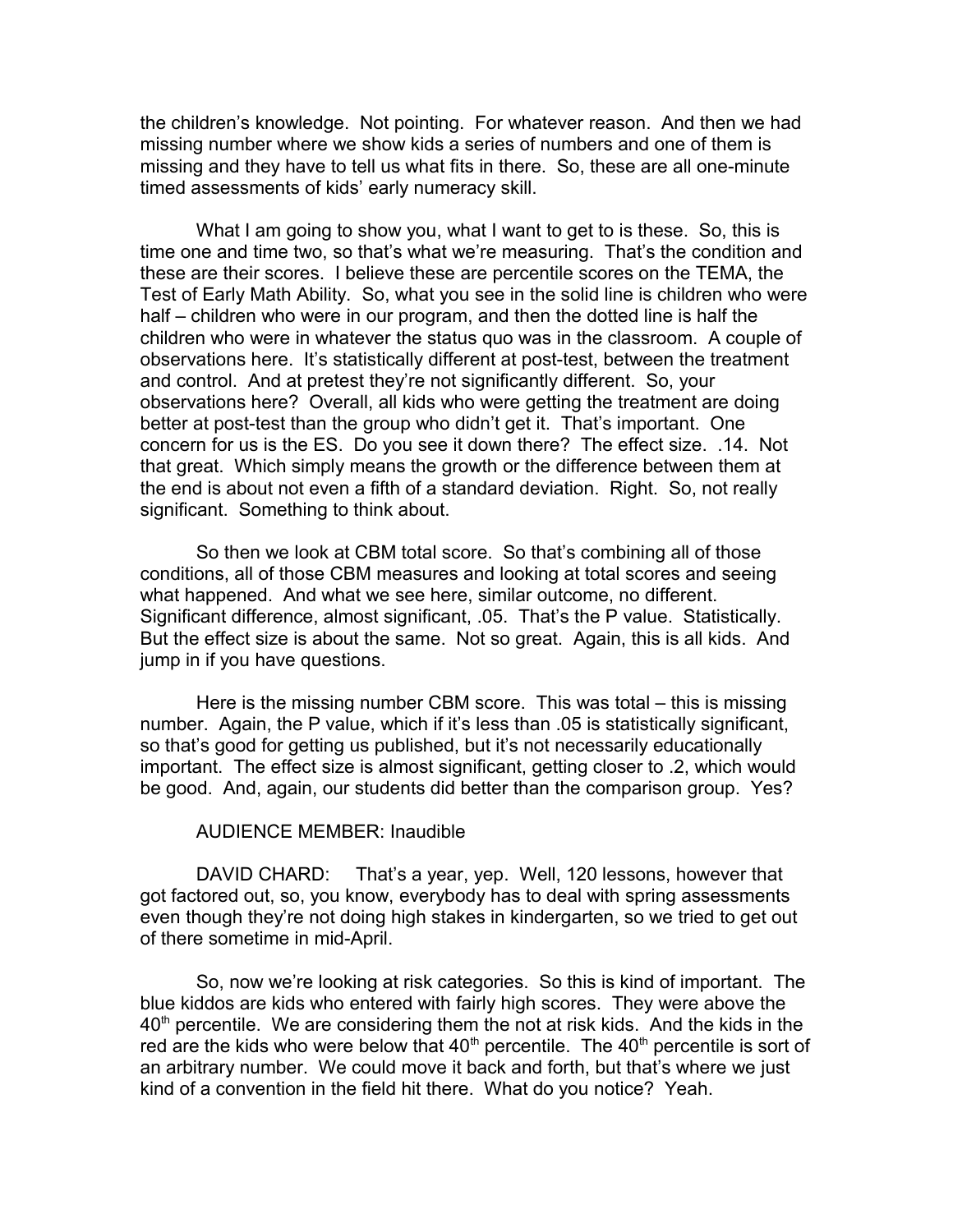### AUDIENCE MEMBER: Inaudible

DAVID CHARD: No. The question is what do kids – what do teachers do when we leave in April. We just try to get the research teams out in April. The teachers keep using the program. But it is 120 lessons, so there is some wiggle room, right, in the 180-day school year. And we often don't get in there until November because kindergarten teachers are very protective of those first few weeks because kids need to learn like where the bathroom is and all that kind of stuff.

So, a couple of important things here. Mostly, the key thing here is to look at slope. What do you notice about the slope of the red lines versus the slope of the blue lines?

#### AUDIENCE MEMBER: Inaudible

DAVID CHARD: Exactly. This is key. And so you're looking at two things here. The control kids at risk did not grow as quickly as the treatment kids at risk, but the treatment kids at risk grew a whole lot faster than the not at risk kiddos. So, they were benefiting more from the instruction, and we noticed that over and over and over and over. So, the effect sizes are hedges G, which I just realized I told you something wrong because these effect sizes I believe anything that is around .10 is actually educationally significant. As opposed to a different kind of effect size. So, my apologies. So, we saw some significant differences here, educationally, as well as statistically.

Here's the summary. The ELM students, ELM classrooms outperformed the treatment group on the TEMA Ross score, Anderson test scores, so on standardized measures in kindergarten we saw differences between the treatment and comparison group, and on CBM measures, particularly the total and the missing number. Not on oral counting, not on number ID, and not on quantity discrimination. We believe because we've got some sort of ceiling effect. Most kids mastered that by the end of the school year.

For students with some risk, we saw some interesting things. They improved on all measures more than the no risk students. So this is not separating out treatment and control kids, just all risk kids versus all not at risk kids. And you could look at this in a couple of ways. One is, could we be moving the not at risk kids faster. I mean, why would we be satisfied that the not at risk kids aren't making more growth than the at risk kids. And that was true in the comparison and the treatment group. Yes, sir?

#### AUDIENCE MEMBER: Inaudible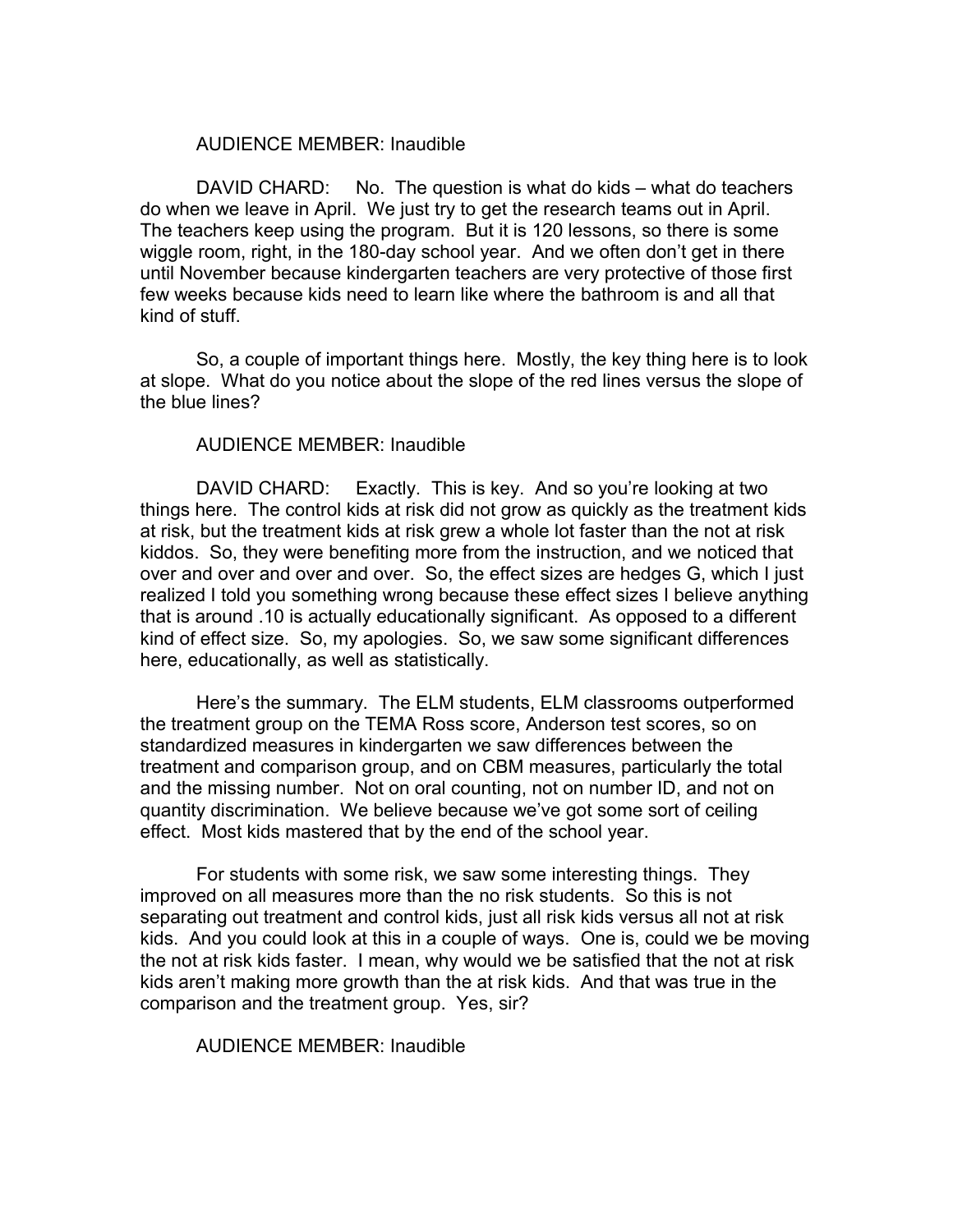DAVID CHARD: Well, based on what was in the measures we tested, yes, that was team one.

AUDIENCE MEMBER: Inaudible

DAVID CHARD: Correct. Didn't look at the curriculum. They didn't have a curriculum.

AUDIENCE MEMBER: Inaudible

DAVID CHARD: No, we didn't. So what you're saying is, is it possible that the kids already knew what was in the 120 lessons? Very possible, which is probably they didn't grow. But that's a question, right? I mean, that question is that should they be receiving something different. Because we always have thought that we'd give everything to kindergarten kids all the same flavor. That's what typically happens. We're now beginning to think that some kids need something else and what is it we're going to get them is the question.

So, control students at risk were catching up to not at risk students. The control kids. Want to be clear about that. But what we noticed is they grew about 14 percentage points faster than the no risk kids on TEMA, and about 9.6 percent faster than the no risk kids on CBM. The ELM kids, however, grew in comparison to the no risk kids faster; 18.6 and 20.6 on the CBM. So, there were no condition effects for students with no risk, meaning the kids at the top we didn't see difference in conditions versus treatment. So, our program did not work any better than the teacher designed or the status quo program with kids who were  $40<sup>th</sup>$  percentile and above. Now, this is knowing who we are, this is not a big surprise because we're always worried about the strugglers, and we weren't really designing it for the upper end kids, but someone needs to ask that question; should we be moving those kids, accelerating their mathematics, learning faster.

Currently, as I said, we're implementing this in Dallas. A very different environment. Texas education starting in kindergarten textbooks. Very, very serious kind of instruction. It's very different from Oregon. It's going to be very fascinating to look at the data. We already know the teachers have covered a whole lot more content than the Oregon teachers did. So, we're going to find very different outcomes I think. And then we're doing a different kind of study in Oregon focused on the prevention piece and then we'll do that in year four in Dallas. Yes?

### AUDIENCE MEMBER: Inaudible

DAVID CHARD: Correct. That's right. Yeah. We're not – we haven't designed a higher end yet, but we're designing the lower end one to see if we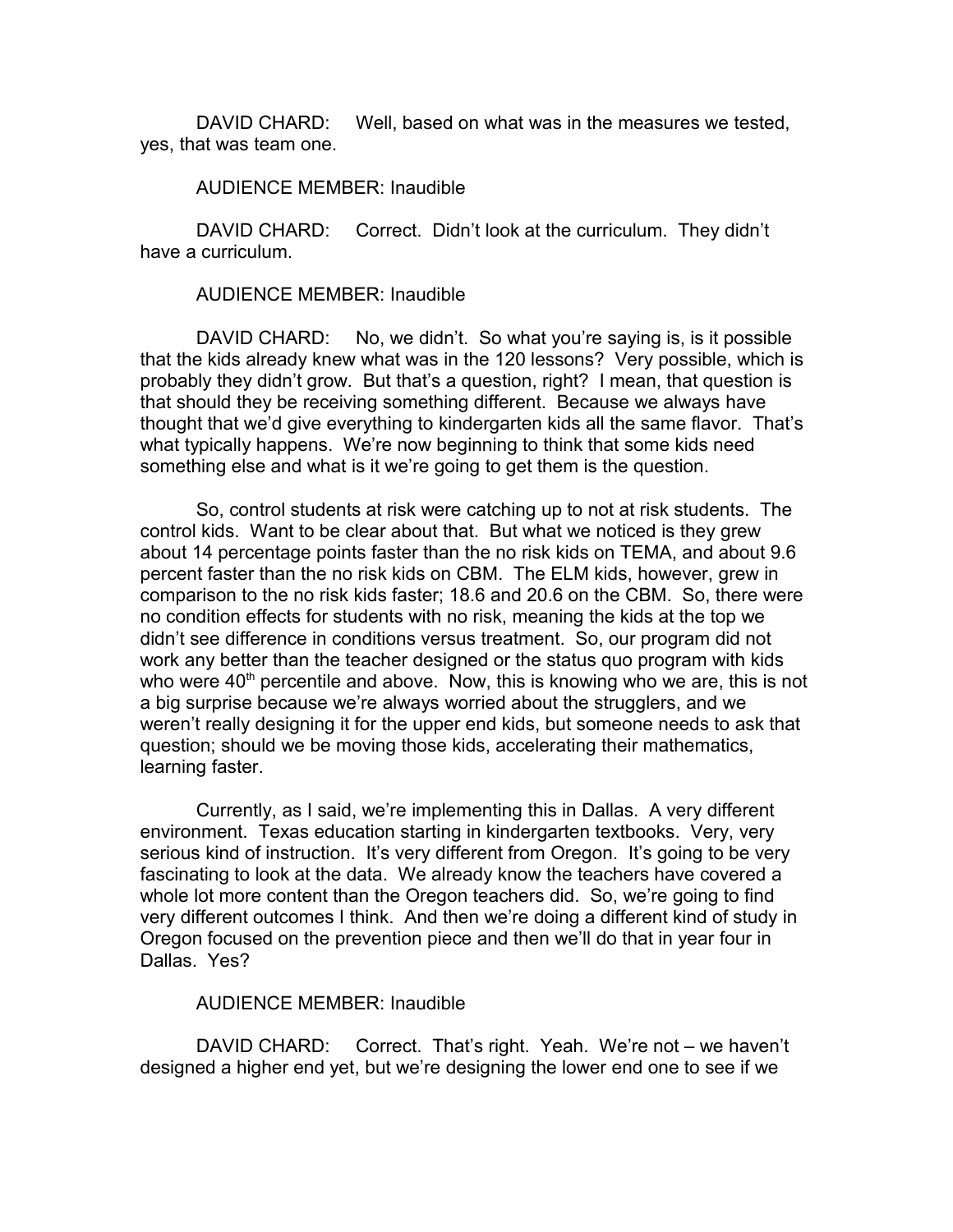can't accelerate those kids a little bit. We suspect the teachers will come up with their own ideas about the higher end kids.

So, this is just an example of one – a research team's attempt to build a tool that we think will do a couple of things. One, assist teachers to focus on the right content; right? Less is more, go deeper, incremental development, and we're looking at whether or not it changes teachers' practices based on the content that they're receiving, particularly in kindergarten. It may be that our program is better administered in a pre-K setting. Does Pennsylvania have compulsory pre-K? Is it offered to everybody? So you're about like Texas is.

Other questions or comments about this or the other talk?

### AUDIENCE MEMBER: Inaudible

DAVID CHARD: I think we've published a couple of studies on this. One was in the *Journal of Special Education*. If you Google me or Ben Clarke, C-L-A-R-K-E, I think. I think Ben's book has a patent as well. About numerous measures you'll find them. We're not the only ones who have some; other people do as well, but I think AIMSweb has a set. And by the way, there's nothing – we always laugh about it because someone said, well, have you copyrighted it? They're numbers. I don't think you can really copyright numbers, but go for it. No, we haven't copyrighted it.

### AUDIENCE MEMBE: Inaudible

DAVID CHARD: Yes, there are. And we did that study in Oregon and in Austin, Texas. So we have data on fairly diverse group of – in terms of norms of expectations. Not – still need some work done in this area. If we have just two minutes, there's a lot of exciting stuff that they've done in assessment, formative assessment. My colleague Leanne Kettering Geller is working on some systems for assessing pre-algebra and Fagan at Iowa State University has developed some CBM measures for looking at algebra. Relatively easy to capture data that you can give with multiple formats over the course of the year to get at some algebra concepts. Lynn Fuchs who, of course, will be here tomorrow, has an entire system of Pro-Ed that's published on problem solving, computation and more complex problem solving. Jerry Tindle at the University of Oregon has an online system called Easy CBM for Mathematics that I believe is now being merged with Dibbles website so that you'll be able to get easy CBM and Dibbles at the same source. There's a lot of stuff that's being done. And, you know, ultimately we'll begin to coalesce around some interesting findings, but we have to be patient. Other questions or comments?

My e-mail address is my first name and my last – my first initial and my last name at SMU, Southern Methodist University dot edu. If you have questions or want to follow up discussion, please feel free to e-mail me. The first half of